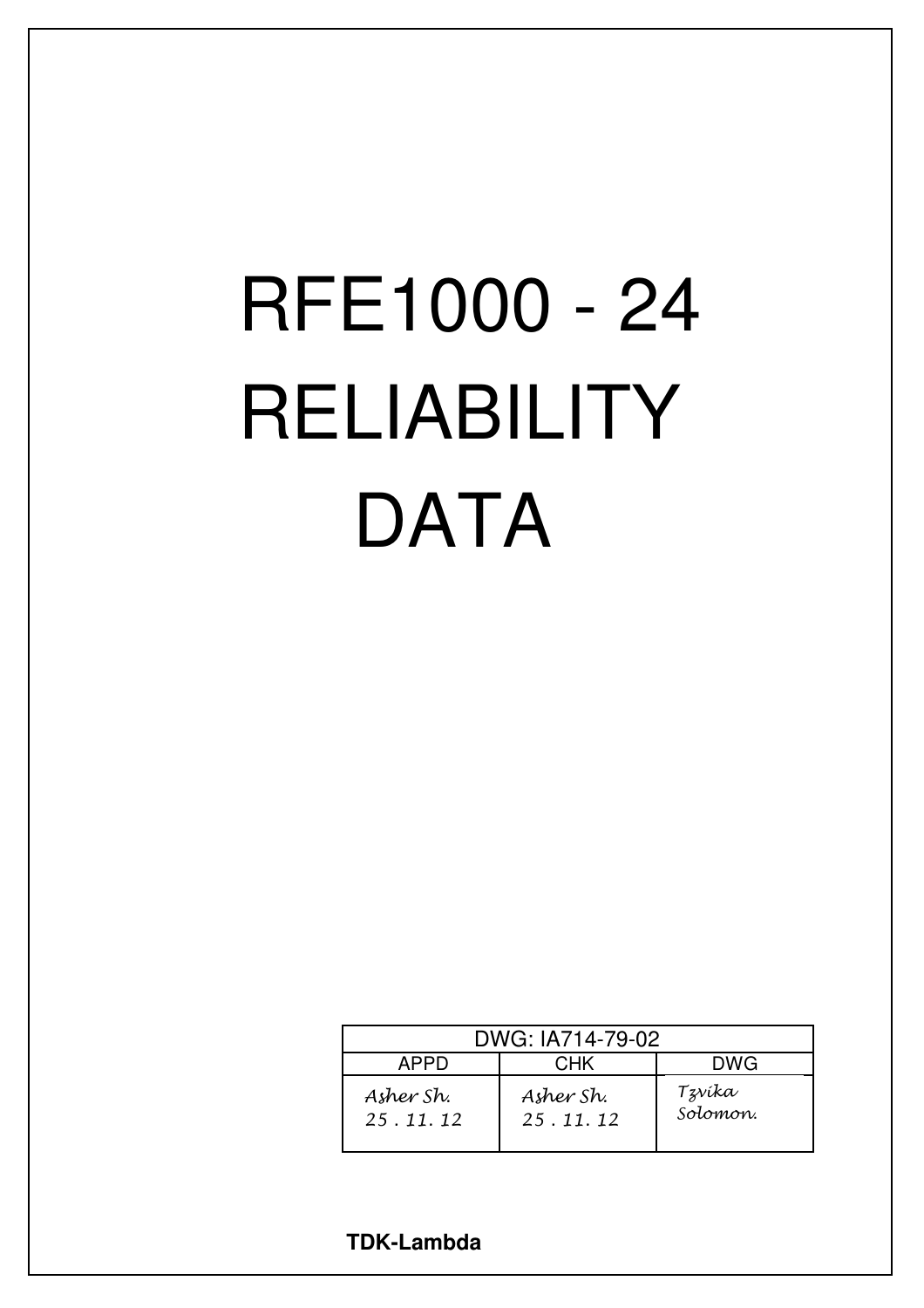| <b>INDEX</b>                        | <b>PAGE</b>  |
|-------------------------------------|--------------|
| 1. MTBF; Calculated Value of MTBF   | $R-1 \sim 4$ |
| 2. Component Derating               | $R-5-9$      |
| 3. Main Components Temperature Rise | $R-10~12$    |
| 4. Elec. Capacitor Computed Life    | $R-13$       |
| 5. Abnormal Test                    | $R-14~17$    |
| 6. Vibration Test (same as FPS1000) | $R-18$       |

The above data is typical value. As all units have nearly the same characteristics,the data to be considered as ability value.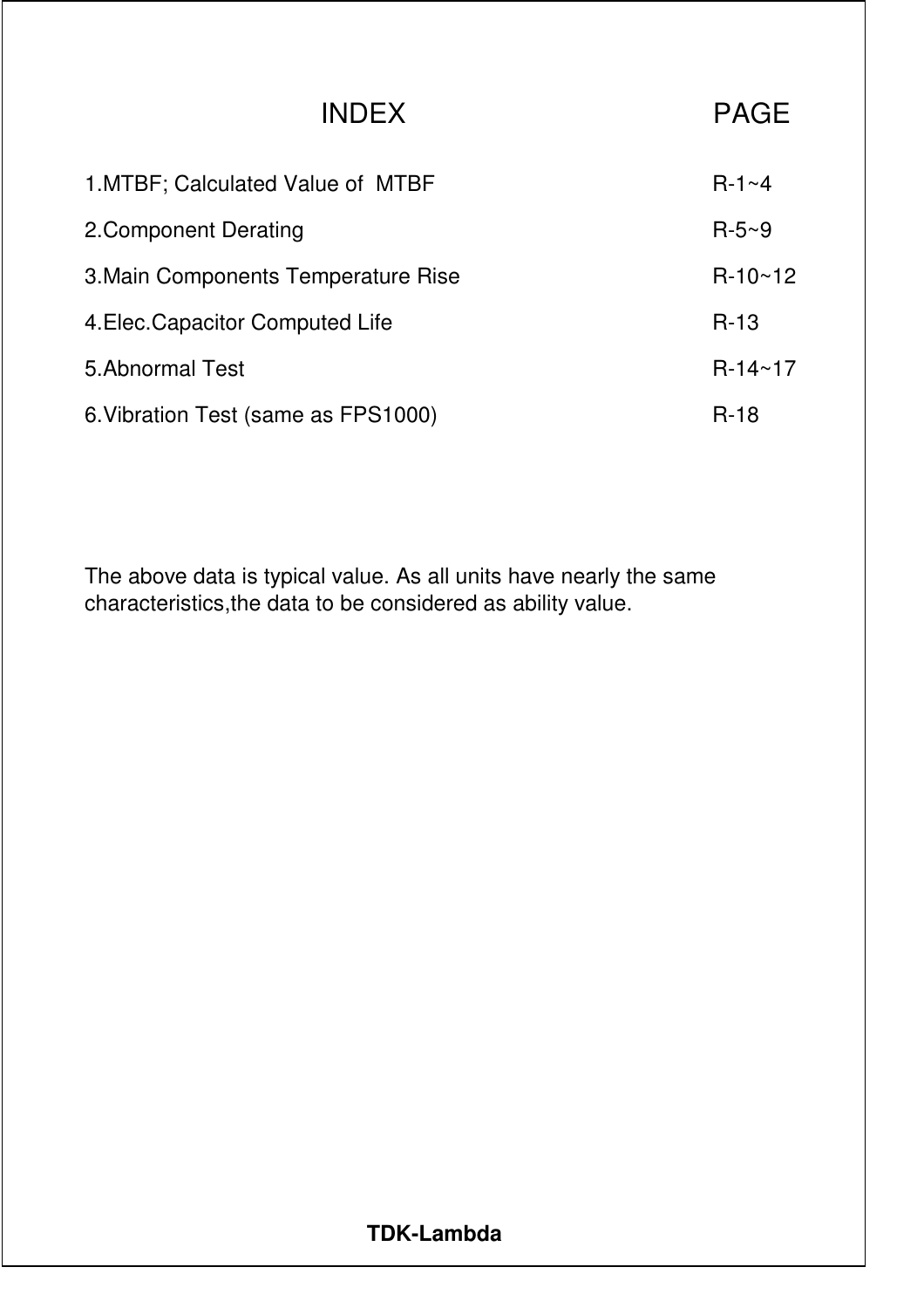#### 1. M.T.B.F

1.1 Method of calculation according to JEITA (RCR-9102) based on part count reliability projection of MIL-HDBK-217F. Individual failure rates is given to each part and M.T.B.F is calculated by the count of each part.

MTBF = 
$$
\frac{1}{\lambda_{\text{equip}}} = \frac{1}{\sum_{i=1}^{n} N_i (\lambda_{\text{G}} \pi_{\text{Q}}) i} \times 10^6 \text{(Hours)}
$$

Where:

- $\lambda_{\text{equip}}$  = Total Equipment Failure Rate (Failures / 10^6 Hours)
- = Generic Failure Rate For The ith Generic Part (Failure / 10^6 Hours)  $\lambda_{\rm G}$
- = Quantity of ith Generic Part  $N_i$
- n = Number of Different Generic Part Categories
- = Generic Quality factor for the Generic Part ( $\pi$ Q = 1)  $\pi$ <sub>O</sub>

#### 1.2 M.T.B.F Values

GF (GROUND,FIXED)

#### M.T.B.F = 79395 (HOURS)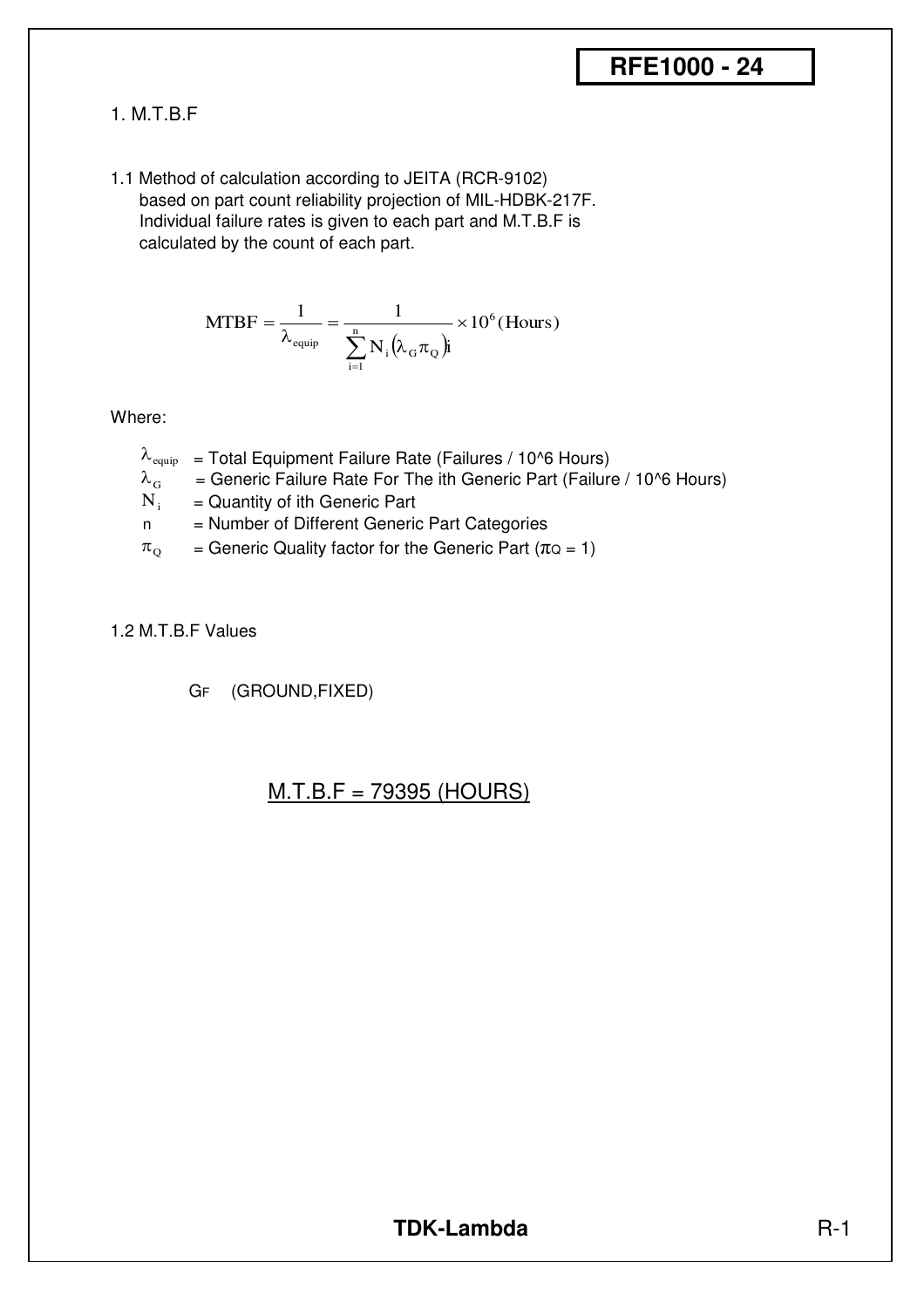## **RFE1000 - 24/S**

1.3 Method of calculation according to JEITA (RCR-9102) based on part count reliability projection of MIL-HDBK-217F. Individual failure rates is given to each part and M.T.B.F is calculated by the count of each part.

MTBF = 
$$
\frac{1}{\lambda_{\text{equip}}} = \frac{1}{\sum_{i=1}^{n} N_i (\lambda_{\text{G}} \pi_{\text{Q}}) i} \times 10^6 \text{(Hours)}
$$

Where:

- $\lambda_{\text{equip}}$  = Total Equipment Failure Rate (Failures / 10^6 Hours)
- = Generic Failure Rate For The ith Generic Part (Failure / 10^6 Hours)  $\lambda_{\rm G}$
- = Quantity of ith Generic Part  $N_i$
- n = Number of Different Generic Part Categories
- = Generic Quality factor for the Generic Part ( $\pi$ Q = 1)  $\pi^{\text{o}}$
- 1.4 M.T.B.F Values

GF (GROUND,FIXED)

#### M.T.B.F = 76223 (HOURS)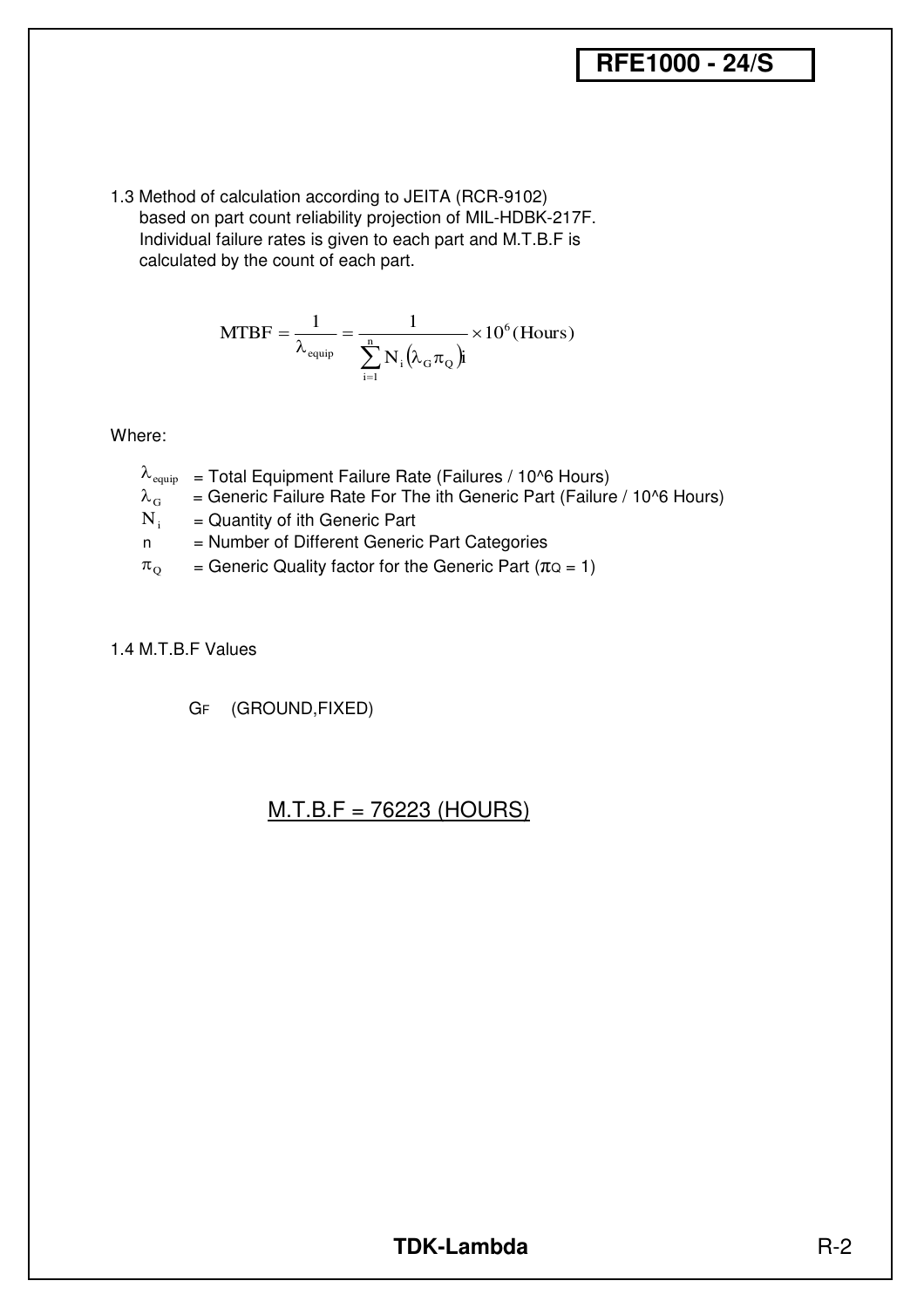1.5 Method of calculation according to BELLCORE calculation method: Limited Stress - Method I, Case 3

 Individual failure rates is given to each part and M.T.B.F is calculated by the count of each part

$$
\lambda = \sum_{i=1}^{n} \lambda_i
$$
 MTBF =  $\frac{1}{\lambda}$ 

where:

- failure rate of I's item λ*i*
- number of item *n*
- 1.6 M.T.B.F Values for 25˚C
	- GB (GROUND,FIXED)

#### M.T.B.F = 430880 (HOURS)



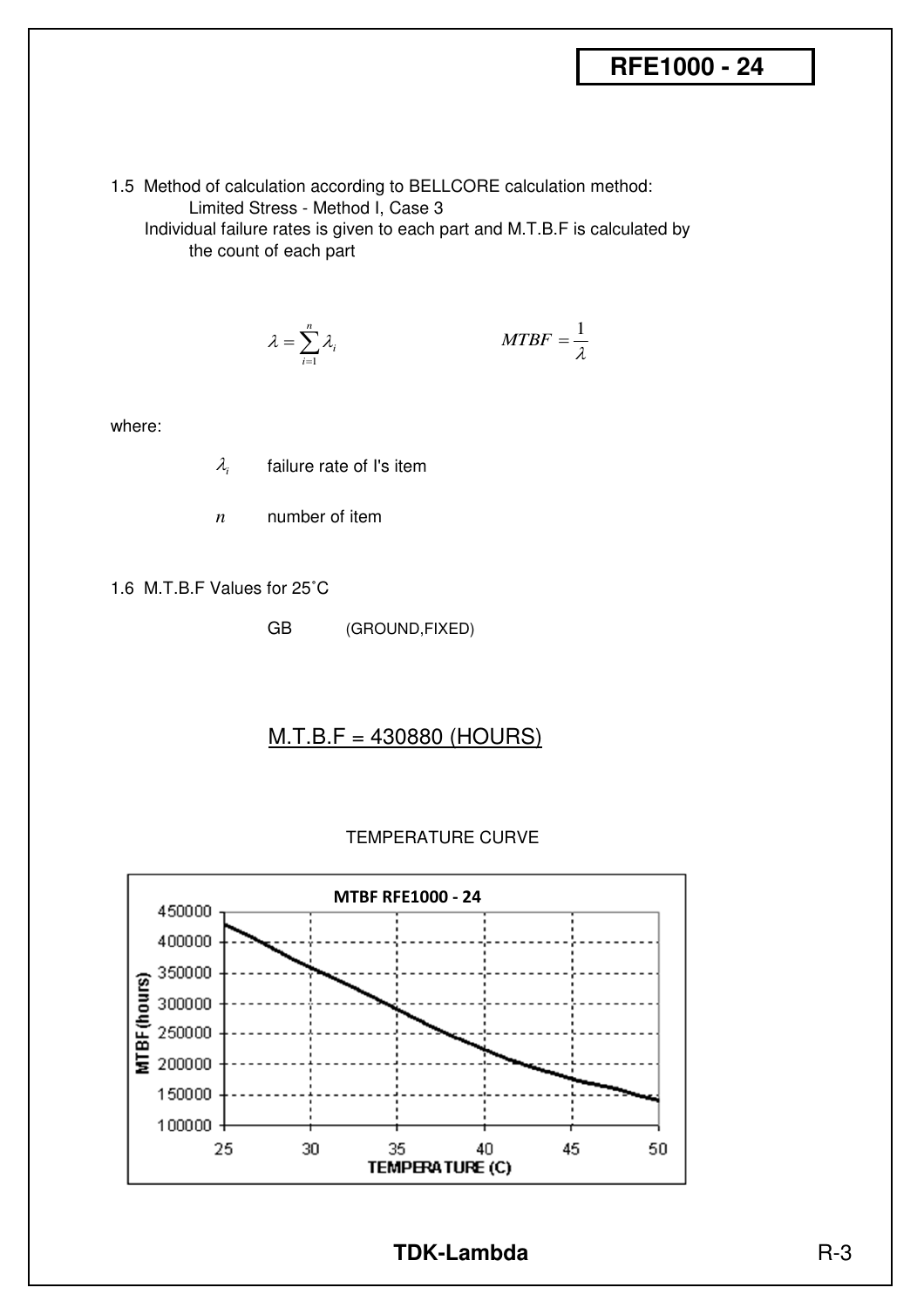## **RFE1000 - 24/S**

1.7 Method of calculation according to BELLCORE calculation method: Limited Stress - Method I, Case 3 Individual failure rates is given to each part and M.T.B.F is calculated by the count of each part

$$
\lambda = \sum_{i=1}^{n} \lambda_i
$$
 *MTBF* =  $\frac{1}{\lambda}$ 

where:

- failure rate of I's item λ*i*
- number of item *n*

1.8 M.T.B.F Values for 25˚C

GB (GROUND,FIXED)

#### M.T.B.F = 397937 (HOURS)



#### TEMPERATURE CURVE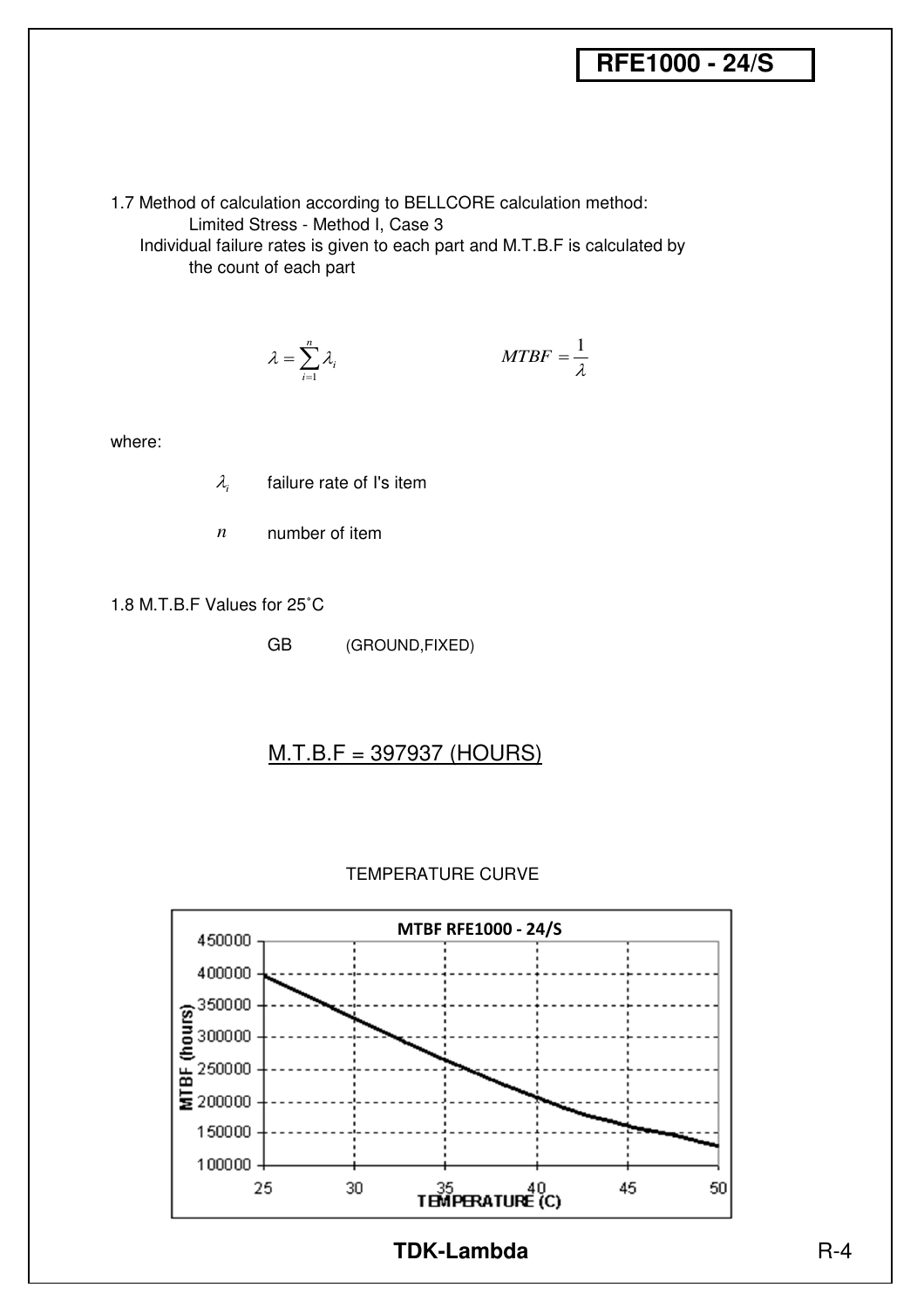#### 2.COMPONENT DERATING

- (1) Calculation method
- (a) Condition

| Input:                  |  |
|-------------------------|--|
| Output:                 |  |
| Ambient temperature:    |  |
| <b>Mounting Method:</b> |  |

100Vac Vout - 100%, lout - 80,100%  $50.60^{\circ}$ C Standard (horizontal) mounting

(b) Semiconductors

- Compared with maximum junction temperature and actual one which is calculated on case temperature, power dissipation and thermal impedance.
- (**C**) IC, Resistors, Capacitors, etc.

Ambient temperature, operating condition, power dissipation and so on are within derating criteria.

(d) Calculation method of thermal impedance

| Tj(max)-Tc           | Tj(max)-Ta                        | Tj(max)-Tl                        |
|----------------------|-----------------------------------|-----------------------------------|
| $\Theta$ j-c Pc(max) | $\Theta$ j-a <sup>=</sup> Pc(max) | $\Theta$ j-l <sup>=</sup> Pc(max) |

- Tc: Case Temperature at Start Point of Derating; 25°C in General
- Ta: Ambient Temperature at Start Point of Derating; 25°C in General
- Pc(max): Maximum Power Dissipation
- Tj(max): Maximum Junction temperature
- Thermal Impedance between Junction and Case Θ j-c:
- Thermal Impedance between Junction and Air  $Θ$  j-a:
- Thermal Impedance between Junction and Lead  $\Theta$  j-l: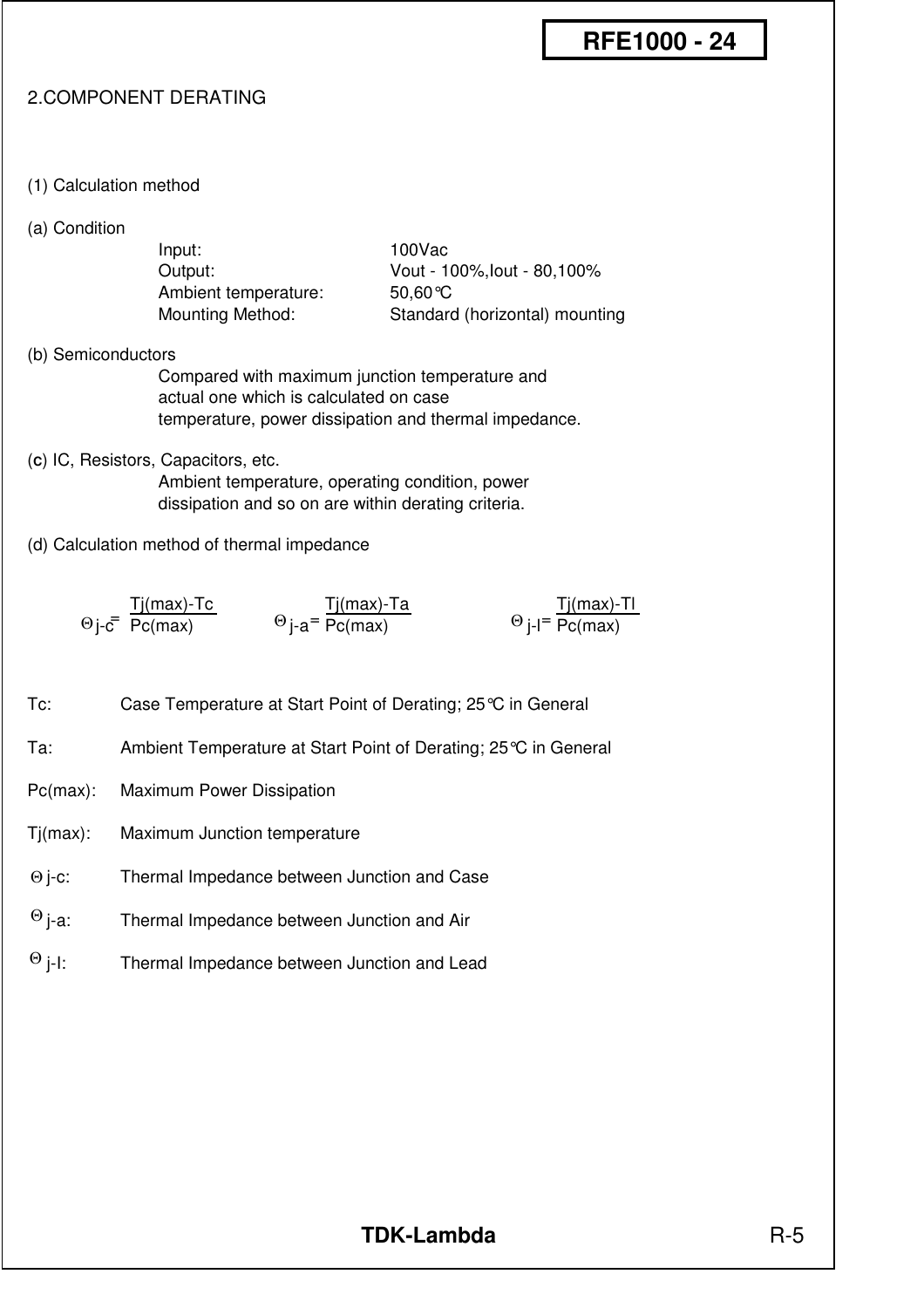Vin = 100Vac Load = 100%  $Ta=50^{\circ}C$ 

| D <sub>101</sub>  | Tjmax= | 150                                  | $\mathrm{C}$ | $\Theta$ j-c =     | 1.0   | $\degree$ C/W           | $Pmax =$ | 125.0 | W            |
|-------------------|--------|--------------------------------------|--------------|--------------------|-------|-------------------------|----------|-------|--------------|
| D25XB60H          | $Pd =$ | 18                                   | W            | $\Delta$ Tc =      | 49.9  | $\mathcal{C}$           | $Tc =$   | 99.9  | $\mathrm{C}$ |
| <b>SHINDENGEN</b> |        | $Tj = TC + (\theta j-c \times Pd) =$ |              |                    | 117.9 | $\mathrm{C}$            | $D.F. =$ | 78.6  | $\%$         |
| D <sub>102</sub>  | Tjmax= | 150                                  | $\mathrm{C}$ | $\Theta$ j-c =     | 3.5   | °C/W                    | $Pmax =$ | 35.7  | W            |
| YG902C3R          | $Pd =$ | 3                                    | W            | $\Delta$ Tc =      | 22.2  | $\mathcal{C}$           | $T_c =$  | 72.2  | $\mathrm{C}$ |
| <b>FUJI</b>       |        | $Tj = TC + (\theta j-c \times Pd) =$ |              |                    | 82.7  | $\mathrm{C}$            | $D.F. =$ | 55.1  | $\%$         |
| D <sub>104</sub>  | Tjmax= | 150                                  | $\mathrm{C}$ | $\Theta$ j-c =     | 3.5   | °C/W                    | $Pmax =$ | 35.7  | W            |
| <b>YG902C3R</b>   | $Pd =$ | 3                                    | W            | $\Delta$ Tc =      | 31.1  | $\mathcal{C}$           | $T_c =$  | 81.1  | $\mathrm{C}$ |
| <b>FUJI</b>       |        | $Tj = TC + (\theta j-c \times Pd) =$ |              |                    | 91.6  | $\mathrm{C}$            | $D.F. =$ | 61.1  | ℅            |
| D <sub>125</sub>  | Tjmax= | 175                                  | $\mathrm{C}$ | $\Theta$ j-c =     | 0.85  | °C/W                    | $Pmax =$ | 176.0 | W            |
| STPS40150CW       | $Pd =$ | 11                                   | W            | $\Delta$ Tc =      | 60.0  | $\mathcal{C}$           | $T_c =$  | 110.0 | $\mathrm{C}$ |
| <b>ST</b>         |        | $Tj = TC + (\theta j-c \times Pd) =$ |              |                    | 119.4 | $\mathrm{C}$            | $D.F. =$ | 68.2  | $\%$         |
| D <sub>126</sub>  | Tjmax= | 175                                  | $\mathrm{C}$ | $\theta$ j-c =     | 0.55  | °C/W                    | $Pmax =$ | 272.0 | W            |
| STPS40H100CW      | $Pd =$ | 3                                    | W            | $\Delta$ Tc =      | 46.8  | $\mathcal{C}$           | $T_c =$  | 96.8  | $\mathrm{C}$ |
| <b>ST</b>         |        | $Tj = TC + (\theta j-c \times Pd) =$ |              |                    | 98.5  | $\mathrm{C}$            | $D.F. =$ | 56.3  | $\%$         |
| D <sub>128</sub>  | Tjmax= | 175                                  | $\mathrm{C}$ | $\Theta$ j-c =     | 0.85  | °C/W                    | $Pmax =$ | 176.0 | W            |
| STPS40150CW       | $Pd =$ | 11                                   | W            | $\Delta$ Tc =      | 62.0  | $\mathcal{C}$           | $T_c =$  | 112.0 | $\mathrm{C}$ |
| <b>ST</b>         |        | $Tj = TC + (\theta j-c \times Pd) =$ |              |                    | 121.4 | $\mathrm{C}$            | $D.F. =$ | 69.3  | $\%$         |
| D <sub>131</sub>  | Tjmax= | 150                                  | $\mathrm{C}$ | $\theta$ j-c =     | 0.5   | $\degree$ C/W           | $Pmax =$ | 250.0 | W            |
| <b>S60SC4M</b>    | $Pd =$ | $\overline{7}$                       | W            | $\Delta$ Tc =      | 48.9  | $\mathcal{C}$           | $Tc =$   | 98.9  | $\mathrm{C}$ |
| <b>SHINDEGEN</b>  |        | $Tj = Tc + (\theta j-c \times Pd) =$ |              |                    | 102.4 | $\rm ^{\circ}\!C$       | $D.F. =$ | 68.3  | $\%$         |
| Q101              | Tjmax= | 150                                  | $\mathrm{C}$ | $\theta$ j-c =     | 0.440 | $\mathrm{C}/\mathrm{W}$ | $Pmax =$ | 284.0 | W            |
| SPW32N50C3        |        | $Pd = 12$ W                          |              | $\Delta$ Tc = 40.0 |       | $\rm ^{\circ}\!C$       | $Tc =$   | 90.0  | $\mathrm{C}$ |
| <b>INFINEON</b>   |        | $Tj = TC + (\theta j-c \times Pd) =$ |              |                    | 95.3  | $\mathrm{C}$            | $D.F. =$ | 63.5  | ℅            |
| Q103              | Tjmax= | 150                                  | $\mathrm{C}$ | $\Theta$ j-c =     | 0.833 | °C/W                    | $Pmax =$ | 150.0 | W            |
| 2SK2611           | $Pd =$ | 9.0                                  | W            | $\Delta$ Tc =      | 42.4  | $\rm ^o\!C$             | $Tc =$   | 92.4  | $\mathrm{C}$ |
| <b>TOSHIBA</b>    |        | $Tj = TC + (\theta j-c \times Pd) =$ |              |                    | 99.9  | $\mathrm{C}$            | $D.F. =$ | 66.6  | ℅            |
| Q105              | Tjmax= | 150                                  | $\mathrm{C}$ | $\Theta$ j-c =     | 0.833 | °C/W                    | $Pmax =$ | 150.0 | W            |
| 2SK2611           | $Pd =$ | 9.0                                  | W            | $\Delta$ Tc =      | 30.2  | $\mathrm{C}$            | $Tc =$   | 80.2  | $\mathrm{C}$ |
| <b>TOSHIBA</b>    |        | $Tj = TC + (\theta j-c \times Pd) =$ |              |                    | 87.7  | $\mathrm{C}$            | $D.F. =$ | 58.5  | $\%$         |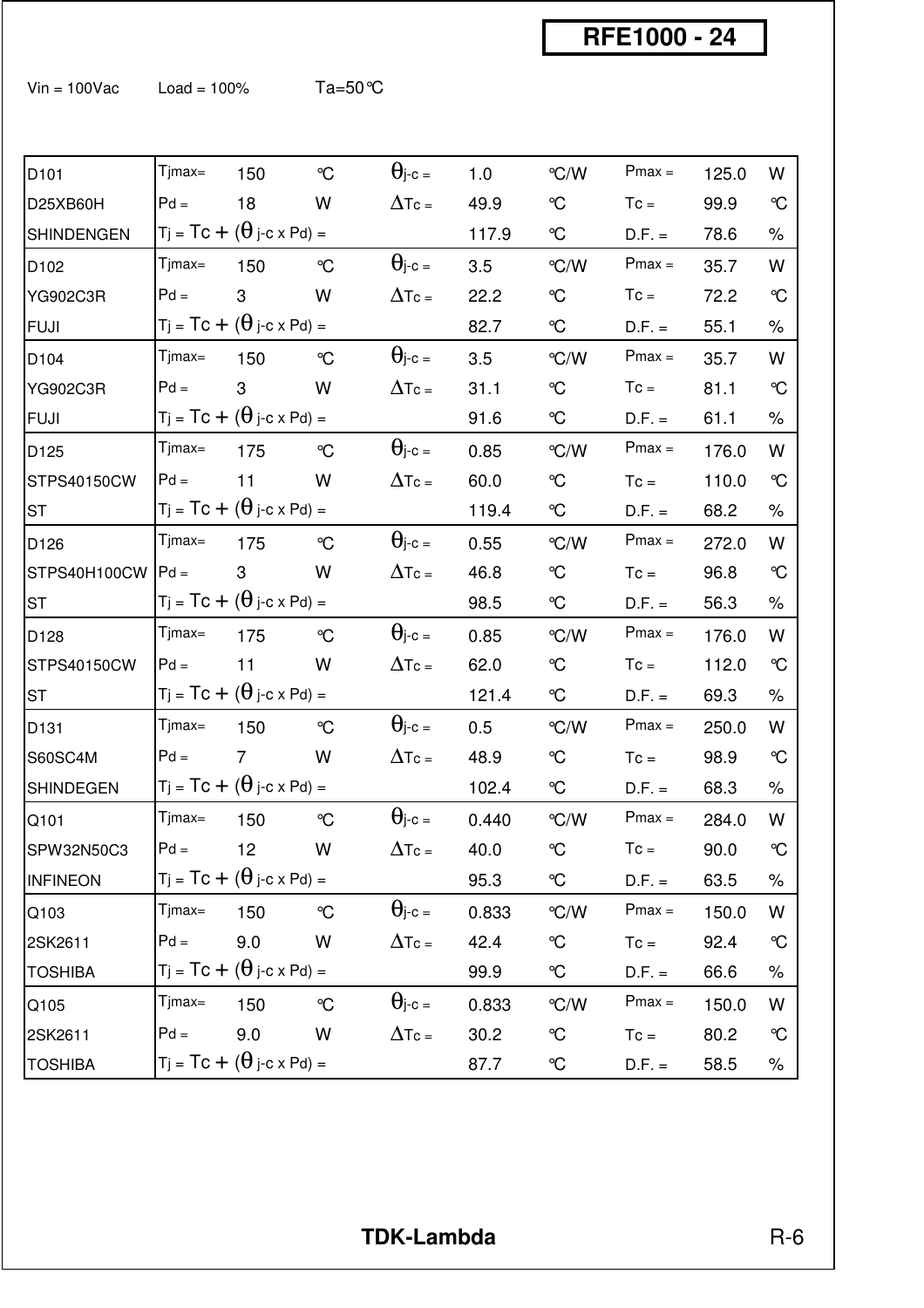Vin = 100Vac Load = 100%  $Ta=50^{\circ}C$ 

| Q110              | Tjmax=     | 150                                   | $\mathrm{C}$ | $\Theta$ j-c = | 139.0 | °C/W          | $Pmax =$ | 0.9          | W            |
|-------------------|------------|---------------------------------------|--------------|----------------|-------|---------------|----------|--------------|--------------|
| 2SC2655           | $Pd =$     | 0.24                                  | W            | $\Delta$ Tc =  | 20.3  | $\mathrm{C}$  | $T_c =$  | 70.3         | $\mathrm{C}$ |
| <b>TOSHIBA</b>    |            | $Tj = TC + (\theta j-c \times Pd) =$  |              |                | 103.7 | $\mathrm{C}$  | $D.F. =$ | 69.1         | $\%$         |
| Q118              | Tjmax=     | 150                                   | $\mathrm{C}$ | $\Theta$ j-c = | 250.0 | °C/W          | $Pmax =$ | 0.5          | W            |
| 2SB1123T          | $Pd =$     | 0.046                                 | W            | $\Delta$ Tc =  | 18.6  | $\mathrm{C}$  | $T_c =$  | 68.6         | $\mathrm{C}$ |
| SANYO             |            | $Tj = TC + (\theta j-c \times Pd) =$  |              |                | 80.1  | $\infty$      | $D.F. =$ | 53.4         | $\%$         |
| Q <sub>2</sub>    | Tjmax=     | 150                                   | $\mathrm{C}$ | $\Theta$ j-c = | 250.0 | $\degree$ C/W | $Pmax =$ | 0.5          | W            |
| 2SB1123T          | $Pd =$     | 0.1                                   | W            | $\Delta$ Tc =  | 10.5  | $\mathcal{C}$ | $T_c =$  | 60.5         | $\mathrm{C}$ |
| SANYO             |            | $Tj = TC + (\theta j-c \times Pd) =$  |              |                | 85.5  | $\infty$      | $D.F. =$ | 57.0         | $\%$         |
| A102              | Tjmax=     | 150                                   | $\mathrm{C}$ | $\Theta$ j-c = | 3.0   | $\degree$ C/W | $Pmax =$ | 41.6         | W            |
| MIP0224SY         | $Pd =$     | 0.7                                   | W            | $\Delta$ Tc =  | 22.3  | $\mathrm{C}$  | $T_c =$  | 72.3         | $\mathrm{C}$ |
| <b>MATSUSHITA</b> |            | $Tj = TC + (\theta j-c \times Pd) =$  |              |                | 74.4  | $\mathrm{C}$  | $D.F. =$ | 49.6         | $\%$         |
| A104              | Tjmax=     | 150                                   | $\mathrm{C}$ | $\Theta$ j-c = | 27.0  | °C/W          | $Pmax =$ | $\mathbf{1}$ | W            |
| <b>UCC2806DW</b>  | $Pd =$     | 0.04                                  | W            | $\Delta$ Tc =  | 13.7  | $\mathrm{C}$  | $T_c =$  | 63.7         | $\mathrm{C}$ |
| TEXAS INSTR.      |            | $T_j = Tc + (\theta_j-c \times Pd) =$ |              |                | 64.8  | $\infty$      | $D.F. =$ | 43.2         | $\%$         |
| A105              | Tjmax=     | 125                                   | $\mathrm{C}$ | $\Theta$ j-a = | 180.0 | $\degree$ C/W | $Pmax =$ | 0.6          | W            |
| LM78L05ACM        | $Pd =$     | 0.03                                  | W            | $\Delta$ Ta =  | 33.9  | °C            | $Ta =$   | 83.9         | $\mathrm{C}$ |
| <b>NEC</b>        |            | $Tj = Ta + (\theta j-a \times Pd) =$  |              |                | 89.3  | $\infty$      | $D.F. =$ | 71.4         | $\%$         |
| A106              | Tjmax=     | 150                                   | $\mathrm{C}$ | $\Theta$ j-c = | 7.0   | $\degree$ C/W | $Pmax =$ | 17.8         | W            |
| uPC7805AHF        | $Pd =$     | 1.5                                   | W            | $\Delta$ Tc =  | 33.5  | °C            | $Tc =$   | 83.5         | $\mathrm{C}$ |
| <b>NEC</b>        |            | $Tj = TC + (\theta j-c \times Pd) =$  |              |                | 94.0  | $\infty$      | $D.F. =$ | 62.7         | $\%$         |
| A109              | $T$ jmax=  | 150                                   | $\mathrm{C}$ | $\theta$ j-c = | 7.0   | $\degree$ C/W | $Pmax =$ | 17.8         | W            |
| uPC78M05AHF       | $Pd = 1.3$ |                                       | W            | $\Delta$ Tc =  | 36.3  | $\mathrm{C}$  | $Tc =$   | 86.3         | $\mathrm{C}$ |
| <b>NEC</b>        |            | $Tj = Tc + (\theta j-c \times Pd) =$  |              |                | 95.4  | $\mathrm{C}$  | $D.F. =$ | 63.6         | ℅            |
| A1                | $T$ jmax=  | 150                                   | $\mathrm{C}$ | $\Theta$ j-c = | 50.0  | °C/W          | $Pmax =$ | 0.65         | W            |
| FA5502M           | $Pd =$     | 0.074                                 | W            | $\Delta$ Tc =  | 17.2  | $\mathcal{C}$ | $Tc =$   | 67.2         | $\mathrm{C}$ |
| <b>FUJI</b>       |            | $Tj = TC + (\theta j-c \times Pd) =$  |              |                | 70.9  | °C            | $D.F. =$ | 47.3         | $\%$         |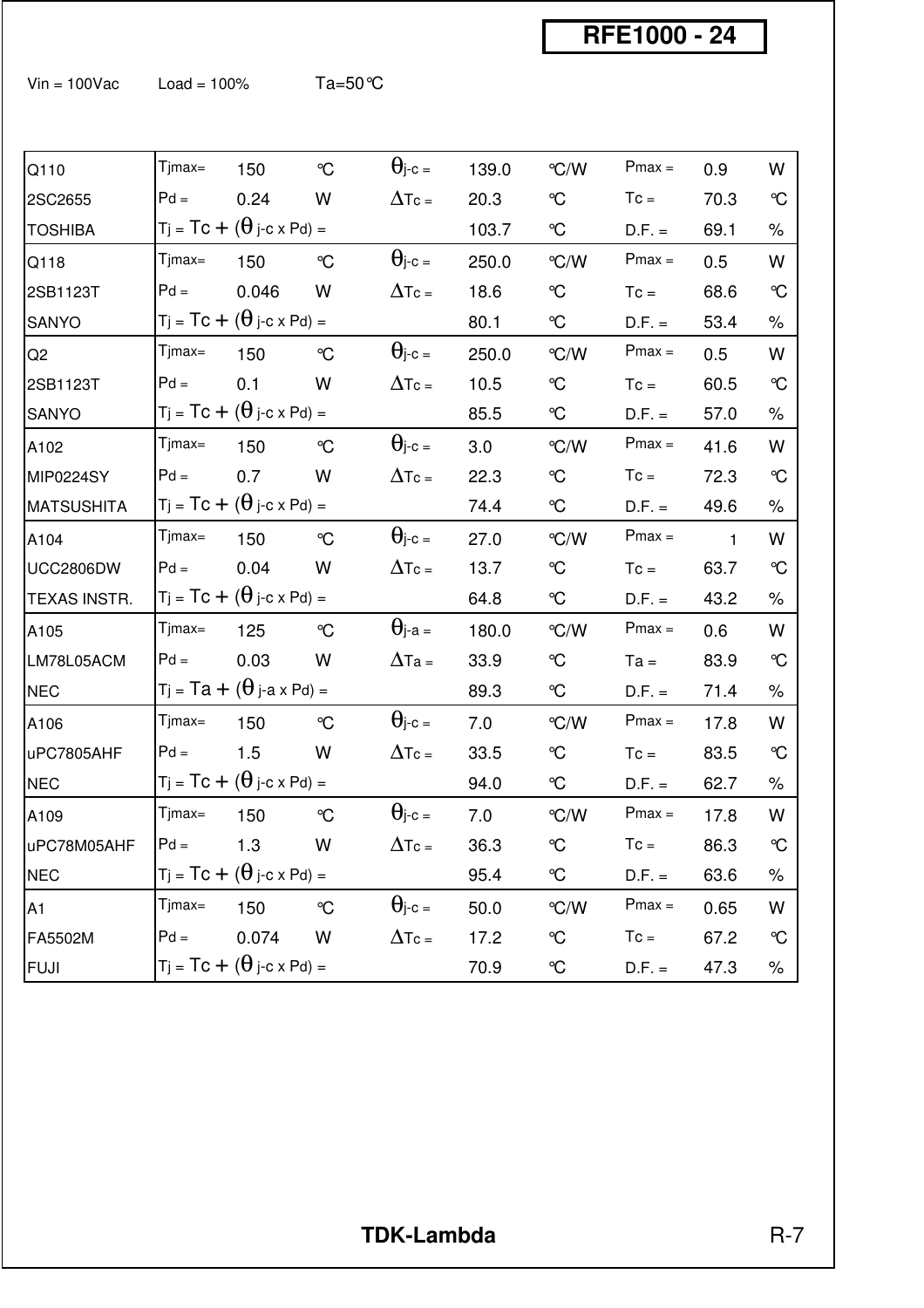$V$ in = 100Vac Load = 80% Ta=60<sup>o</sup>C

| D <sub>101</sub> | Tjmax=    | 150                                   | $\mathrm{C}$ | $\Theta$ j-c =             | 1.0   | $\mathrm{C}/\mathrm{W}$ | $Pmax =$ | 125.0 | W            |
|------------------|-----------|---------------------------------------|--------------|----------------------------|-------|-------------------------|----------|-------|--------------|
| D25XB60H         | $Pd =$    | 15.2                                  | W            | $\Delta$ Tc =              | 34.2  | $\mathcal{C}$           | $T_c =$  | 94.2  | $\mathrm{C}$ |
| SHINDENGEN       |           | $T_j = Tc + (\theta_j-c \times Pd) =$ |              |                            | 109.4 | $\mathrm{C}$            | $D.F. =$ | 72.9  | $\%$         |
| D102             | Tjmax=    | 150                                   | $\mathrm{C}$ | $\Theta$ j-c =             | 3.5   | $\degree$ C/W           | $Pmax =$ | 35.7  | W            |
| <b>YG902C3R</b>  | $Pd =$    | 2.4                                   | W            | $\Delta$ Tc =              | 17.7  | $\mathrm{C}$            | $T_c =$  | 77.7  | $\mathrm{C}$ |
| <b>FUJI</b>      |           | $Tj = TC + (\theta j-c \times Pd) =$  |              |                            | 86.1  | $\mathrm{C}$            | $D.F. =$ | 57.4  | $\%$         |
| D104             | Tjmax=    | 150                                   | $\mathrm{C}$ | $\Theta$ j-c =             | 3.5   | $\degree$ C/W           | $Pmax =$ | 35.7  | W            |
| YG902C3R         | $Pd =$    | 2.4                                   | W            | $\Delta$ Tc =              | 24.4  | $\mathrm{C}$            | $T_c =$  | 84.4  | $\mathrm{C}$ |
| <b>FUJI</b>      |           | $Tj = Tc + (\theta j-c \times Pd) =$  |              |                            | 92.8  | $\mathrm{C}$            | $D.F. =$ | 61.9  | $\%$         |
| D125             | Tjmax=    | 175                                   | $\mathrm{C}$ | $\theta$ j-c =             | 0.85  | $\degree$ C/W           | $Pmax =$ | 176.0 | W            |
| STPS40150CW      | $Pd =$    | 8.8                                   | W            | $\Delta$ Tc =              | 45.1  | $\mathcal{C}$           | $T_c =$  | 105.1 | $\mathrm{C}$ |
| <b>ST</b>        |           | $Tj = TC + (\theta j-c \times Pd) =$  |              |                            | 112.6 | $\mathrm{C}$            | $D.F. =$ | 64.3  | $\%$         |
| D126             | Tjmax=    | 175                                   | $\mathrm{C}$ | $\Theta$ j-c =             | 0.55  | $\degree$ C/W           | $Pmax =$ | 272.0 | W            |
| STPS40H100CW     | $Pd =$    | 2.4                                   | W            | $\Delta$ Tc =              | 34.7  | $\mathcal{C}$           | $T_c =$  | 94.7  | $\mathrm{C}$ |
| <b>ST</b>        |           | $Tj = TC + (\theta j-c \times Pd) =$  |              |                            | 96.0  | $\mathrm{C}$            | $D.F. =$ | 54.9  | $\%$         |
| D128             | Tjmax=    | 175                                   | $\mathrm{C}$ | $\Theta$ j-c =             | 0.85  | °C/W                    | $Pmax =$ | 176.0 | W            |
| STPS40150CW      | $Pd =$    | 8.8                                   | W            | $\Delta \text{Te} =$       | 48.9  | $\mathcal{C}$           | $T_c =$  | 108.9 | $\mathrm{C}$ |
| ST               |           | $Tj = TC + (\theta j-c \times Pd) =$  |              |                            | 116.4 | $\mathrm{C}$            | $D.F. =$ | 66.5  | $\%$         |
| D131             | Tjmax=    | 150                                   | $\mathrm{C}$ | $\theta$ <sub>i</sub> -c = | 0.5   | $\degree$ C/W           | $Pmax =$ | 250.0 | W            |
| S60SC4M          | $Pd =$    | 5.6                                   | W            | $\Delta$ Tc =              | 38.6  | °C                      | $T_c =$  | 98.6  | $\mathrm{C}$ |
| SHINDENGEN       |           | $T_j = Tc + (\theta_j-c \times Pd) =$ |              |                            | 101.4 | $\mathrm{C}$            | $D.F. =$ | 67.6  | $\%$         |
| Q101             | Tjmax=    | 150                                   | $\mathrm{C}$ | $\Theta$ j-c =             | 0.440 | $\degree$ C/W           | $Pmax =$ | 284.0 | W            |
| SPW32N50C3       |           | $Pd = 9.6$ W                          |              | $\Delta$ Tc =              | 30.2  | $\mathrm{C}$            | $T_c =$  | 90.2  | $\mathrm{C}$ |
| <b>INFINEON</b>  |           | $Tj = TC + (\theta j-c \times Pd) =$  |              |                            | 94.4  | $\mathrm{C}$            | $D.F. =$ | 62.9  | $\%$         |
| Q103             | Tjmax=    | 150                                   | $\mathrm{C}$ | $\Theta$ j-c =             | 0.833 | $\degree$ C/W           | $Pmax =$ | 150.0 | W            |
| 2SK2611          | $Pd =$    | 7.2                                   | W            | $\Delta \text{Tc} =$       | 32.6  | $\rm ^o\!C$             | $Tc =$   | 92.6  | $\mathrm{C}$ |
| <b>TOSHIBA</b>   |           | $Tj = TC + (\theta j-c \times Pd) =$  |              |                            | 98.6  | $\mathrm{C}$            | $D.F. =$ | 65.7  | $\%$         |
| Q105             | $Timax =$ | 150                                   | $\mathrm{C}$ | $\Theta$ j-c =             | 0.833 | $\degree$ C/W           | $Pmax =$ | 150.0 | W            |
| 2SK2611          | $Pd =$    | 7.2                                   | W            | $\Delta \text{Tc} =$       | 23.1  | $\mathcal{C}$           | $Tc =$   | 83.1  | $\mathrm{C}$ |
| <b>TOSHIBA</b>   |           | $Tj = TC + (\theta j-c \times Pd) =$  |              |                            | 89.1  | $\mathrm{C}$            | $D.F. =$ | 59.4  | $\%$         |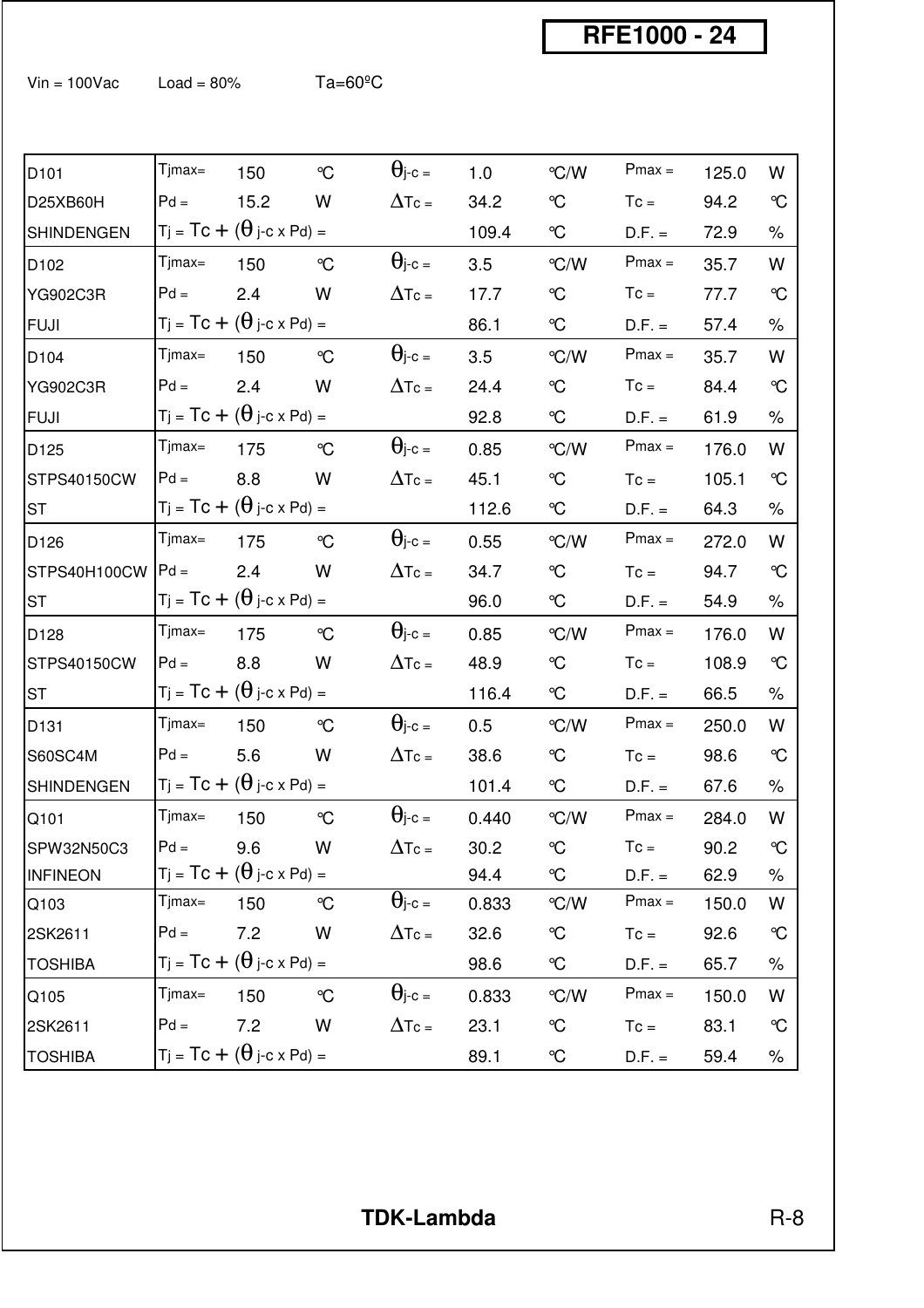$V$ in = 100Vac Load = 80% Ta=60<sup>o</sup>C

| Q110              | Tjmax=        | 150                                     | $\mathrm{C}$ | $\Theta$ j-c = | 139.0 | $\degree$ C/W | $Pmax =$ | 0.9  | W            |
|-------------------|---------------|-----------------------------------------|--------------|----------------|-------|---------------|----------|------|--------------|
| 2SC2655           | $Pd =$        | 0.24                                    | W            | $\Delta$ Tc =  | 17.2  | $\mathrm{C}$  | $T_c =$  | 77.2 | $\mathrm{C}$ |
| <b>TOSHIBA</b>    |               | $T_j = Tc + (\theta_j-c \times Pd) =$   |              |                | 110.6 | °C            | $D.F. =$ | 73.7 | $\%$         |
| Q118              | Tjmax=        | 150                                     | $\mathrm{C}$ | $\Theta$ j-c = | 250.0 | $\degree$ C/W | $Pmax =$ | 0.5  | W            |
| 2SB1123T          | $Pd =$        | 0.046                                   | W            | $\Delta$ Tc =  | 14.6  | $\mathrm{C}$  | $T_c =$  | 74.6 | $\mathrm{C}$ |
| SANYO             |               | $T_j = Tc + (\theta_j-c \times Pd) =$   |              |                | 86.1  | °C            | $D.F. =$ | 57.4 | $\%$         |
| Q <sub>2</sub>    | $T$ jmax=     | 150                                     | $\mathrm{C}$ | $\Theta$ j-c = | 250.0 | $\degree$ C/W | $Pmax =$ | 0.5  | W            |
| 2SB1123T          | $Pd =$        | 0.1                                     | W            | $\Delta$ Tc =  | 9.2   | $\mathrm{C}$  | $T_c =$  | 69.2 | $\mathrm{C}$ |
| SANYO             |               | $T_j = Tc + (\theta_j-c \times Pd) =$   |              |                | 94.2  | °C            | $D.F. =$ | 62.8 | $\%$         |
| A102              | $T$ jmax=     | 150                                     | $\mathrm{C}$ | $\Theta$ j-c = | 3.0   | $\degree$ C/W | $Pmax =$ | 41.6 | W            |
| MIP0224SY         | $Pd =$        | 0.7                                     | W            | $\Delta$ Tc =  | 19.8  | $\mathrm{C}$  | $T_c =$  | 79.8 | $\mathrm{C}$ |
| <b>MATSUSHITA</b> |               | $T_j = Tc + (\theta_j-c \times Pd) =$   |              |                | 81.9  | °C            | $D.F. =$ | 54.6 | $\%$         |
| A104              | $T$ jmax=     | 150                                     | $\mathrm{C}$ | $\Theta$ j-c = | 27.0  | $\degree$ C/W | $Pmax =$ | 1.0  | W            |
| <b>UCC2806DW</b>  | $Pd =$        | 0.04                                    | W            | $\Delta$ Tc =  | 10.8  | $\mathrm{C}$  | $T_c =$  | 70.8 | $\mathrm{C}$ |
| TEXAS INSTR.      |               | $T_j = Tc + (\theta_j-c \times Pd) =$   |              |                | 71.9  | $\infty$      | $D.F. =$ | 47.9 | $\%$         |
| A105              | Tjmax=        | 125                                     | $\mathrm{C}$ | $\Theta$ j-a = | 180.0 | $\degree$ C/W | $Pmax =$ | 0.6  | W            |
| LM78L05ACM        | $Pd =$        | 0.03                                    | W            | $\Delta$ Ta =  | 28.7  | $\mathrm{C}$  | $Ta =$   | 88.7 | $\mathrm{C}$ |
| <b>NEC</b>        |               | $T_j = Ta + (\theta_j-a \times Pd) =$   |              |                | 94.1  | °C            | $D.F. =$ | 75.3 | $\%$         |
| A106              | Tjmax=        | 150                                     | $\mathrm{C}$ | $\Theta$ j-c = | 7.0   | $\degree$ C/W | $Pmax =$ | 17.8 | W            |
| uPC7805AHF        | $Pd =$        | 1.5                                     | W            | $\Delta$ Tc =  | 33.5  | $\mathrm{C}$  | $T_c =$  | 93.5 | $\mathrm{C}$ |
| <b>NEC</b>        |               | $T_j = Tc + (\theta_j-c \times Pd) =$   |              |                | 104.0 | $\mathrm{C}$  | $D.F. =$ | 69.3 | $\%$         |
| A109              | $T$ jmax=     | 150                                     | $\mathrm{C}$ | $\Theta$ j-c = | 7.0   | $\degree$ C/W | $Pmax =$ | 17.8 | W            |
| uPC78M05AHF       | $Pd = 1.04$ W |                                         |              | $\Delta$ Tc =  | 32.8  | $\mathrm{C}$  | $Tc =$   | 92.8 | $\mathrm{C}$ |
| NEC               |               | $T_j = Tc + (\theta_j-c \times Pd) =$   |              |                | 100.1 | $\mathrm{C}$  | $D.F. =$ | 66.7 | $\%$         |
| A1                | $Timax =$     | 150                                     | $\mathrm{C}$ | $\Theta$ j-c = | 50.0  | °C/W          | $Pmax =$ | 0.65 | W            |
| FA5502M           | $Pd =$        | 0.074                                   | W            | $\Delta$ Tc =  | 16.6  | $\mathrm{C}$  | $Tc =$   | 76.6 | $\mathrm{C}$ |
| <b>FUJI</b>       |               | $T_j = Tc + (\theta_j - c \times Pd) =$ |              |                | 80.3  | $\mathrm{C}$  | $D.F. =$ | 53.5 | $\%$         |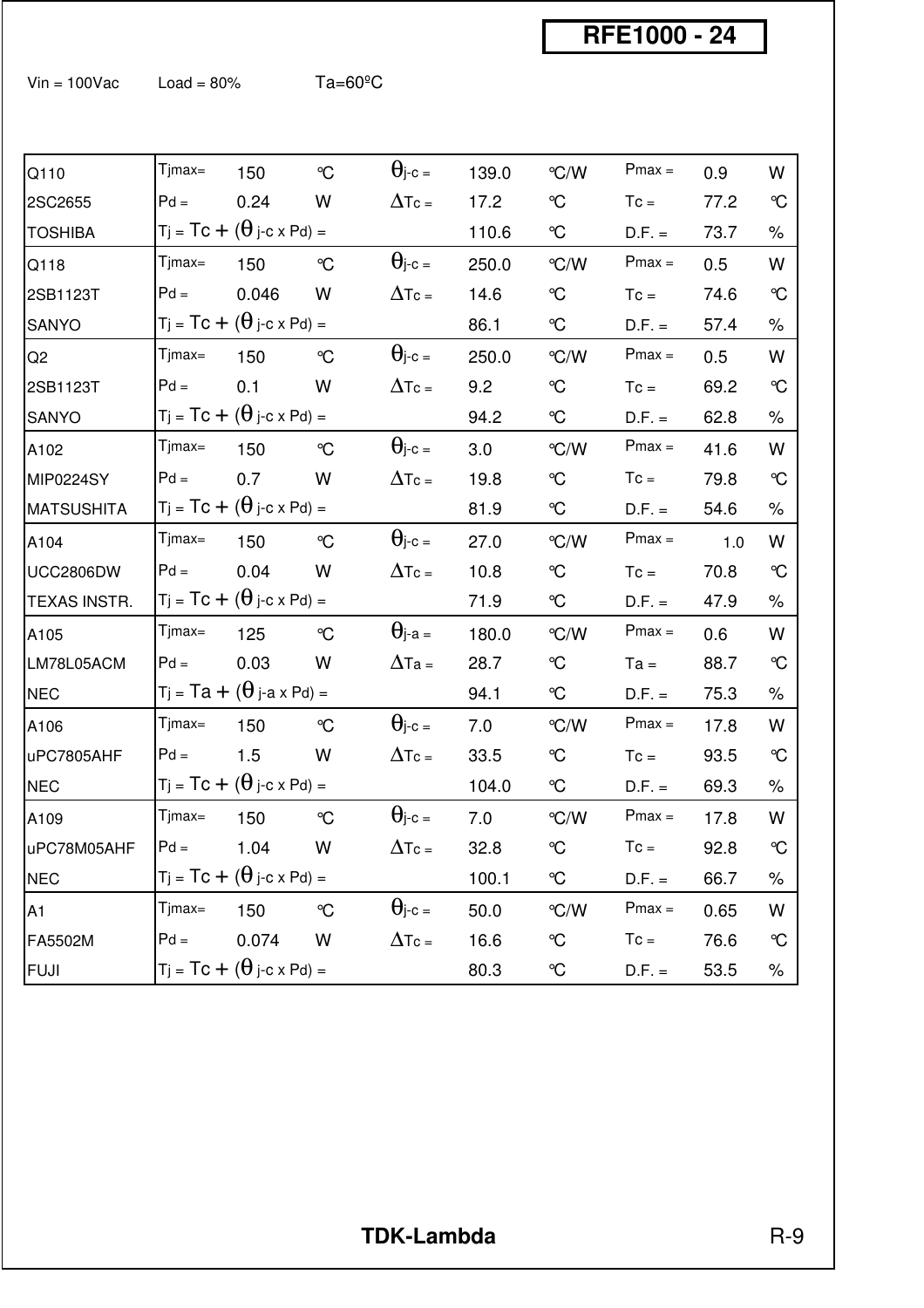#### 3.MAIN COMPONENTS TEMPERATURE RISE

#### a) Output voltage: 21.5V

| Location No.     | <b>Parts Name</b>  | Temperature Rise $(°C)$ |
|------------------|--------------------|-------------------------|
| A <sub>1</sub>   | IC                 | 17.6                    |
| A102             | IC                 | 22.0                    |
| A104             | IC                 | 14.0                    |
| A106             | IC                 | 33.4                    |
| A109             | IC                 | 36.5                    |
| C101             | <b>FILM CAP</b>    | 18.3                    |
| C102             | <b>FILM CAP</b>    | 22.9                    |
| C110             | ELEC. CAP.         | 7.0                     |
| C141             | ELEC. CAP.         | 21.8                    |
| D <sub>101</sub> | <b>BRIDGE</b>      | 48.3                    |
| D126             | <b>DIODE</b>       | 43.8                    |
| D128             | <b>DIODE</b>       | 59.3                    |
| D131             | <b>DIODE</b>       | 48.5                    |
| L <sub>101</sub> | <b>CHOKE</b>       | 33.5                    |
| L <sub>104</sub> | <b>CHOKE</b>       | 52.2                    |
| L136             | <b>CHOKE</b>       | 45.2                    |
| Q101             | <b>MOSFET</b>      | 39.3                    |
| Q102             | <b>MOSFET</b>      | 34.6                    |
| Q103             | <b>MOSFET</b>      | 39.6                    |
| Q105             | <b>MOSFET</b>      | 27.4                    |
| T101             | <b>TRANSFORMER</b> | 56.5                    |
| T102             | <b>TRANSFORMER</b> | 47.3                    |
| T103             | <b>TRANSFORMER</b> | 21.5                    |

#### Conditions:

| Standard<br>Mounting  | 000            |
|-----------------------|----------------|
| Га                    | $25^{\circ}$ C |
| Input Voltage         | 100VAC         |
| Output Voltage        | 21.5V          |
| <b>Output Current</b> | 40A            |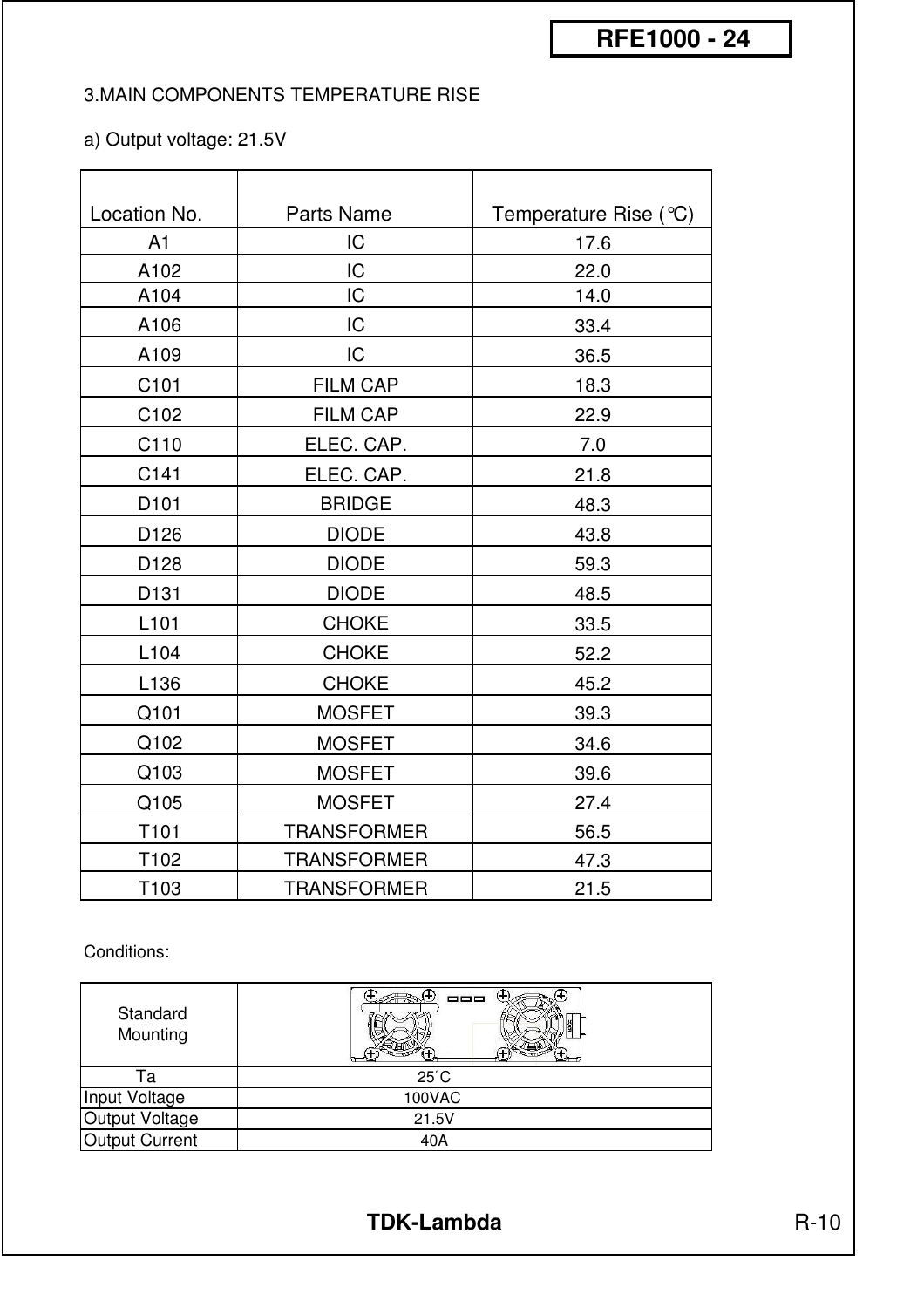## b) Output voltage: 24V

| Location No.     | <b>Parts Name</b>  | Temperature Rise (°C) |
|------------------|--------------------|-----------------------|
| A1               | IC                 | 17.2                  |
| A102             | IC                 | 22.3                  |
| A104             | IC                 | 13.7                  |
| A106             | IC                 | 33.5                  |
| A109             | IC                 | 36.3                  |
| C101             | <b>FILM CAP</b>    | 20.1                  |
| C102             | FILM CAP           | 25.7                  |
| C110             | ELEC. CAP.         | 7.0                   |
| C141             | ELEC. CAP.         | 22.3                  |
| D <sub>101</sub> | <b>BRIDGE</b>      | 49.9                  |
| D126             | <b>DIODE</b>       | 46.8                  |
| D128             | <b>DIODE</b>       | 62.0                  |
| D131             | <b>DIODE</b>       | 48.9                  |
| L <sub>101</sub> | <b>CHOKE</b>       | 39.1                  |
| L104             | <b>CHOKE</b>       | 59.0                  |
| L136             | <b>CHOKE</b>       | 45.0                  |
| Q101             | <b>MOSFET</b>      | 40.0                  |
| Q102             | <b>MOSFET</b>      | 36.5                  |
| Q103             | <b>MOSFET</b>      | 42.4                  |
| Q105             | <b>MOSFET</b>      | 30.2                  |
| T101             | <b>TRANSFORMER</b> | 59.7                  |
| T102             | <b>TRANSFORMER</b> | 50.6                  |
| T103             | <b>TRANSFORMER</b> | 24.1                  |

Conditions:

| Standard<br>Mounting  | --             |
|-----------------------|----------------|
| Га                    | $25^{\circ}$ C |
| Input Voltage         | 100VAC         |
| Output Voltage        | 24V            |
| <b>Output Current</b> | 40A            |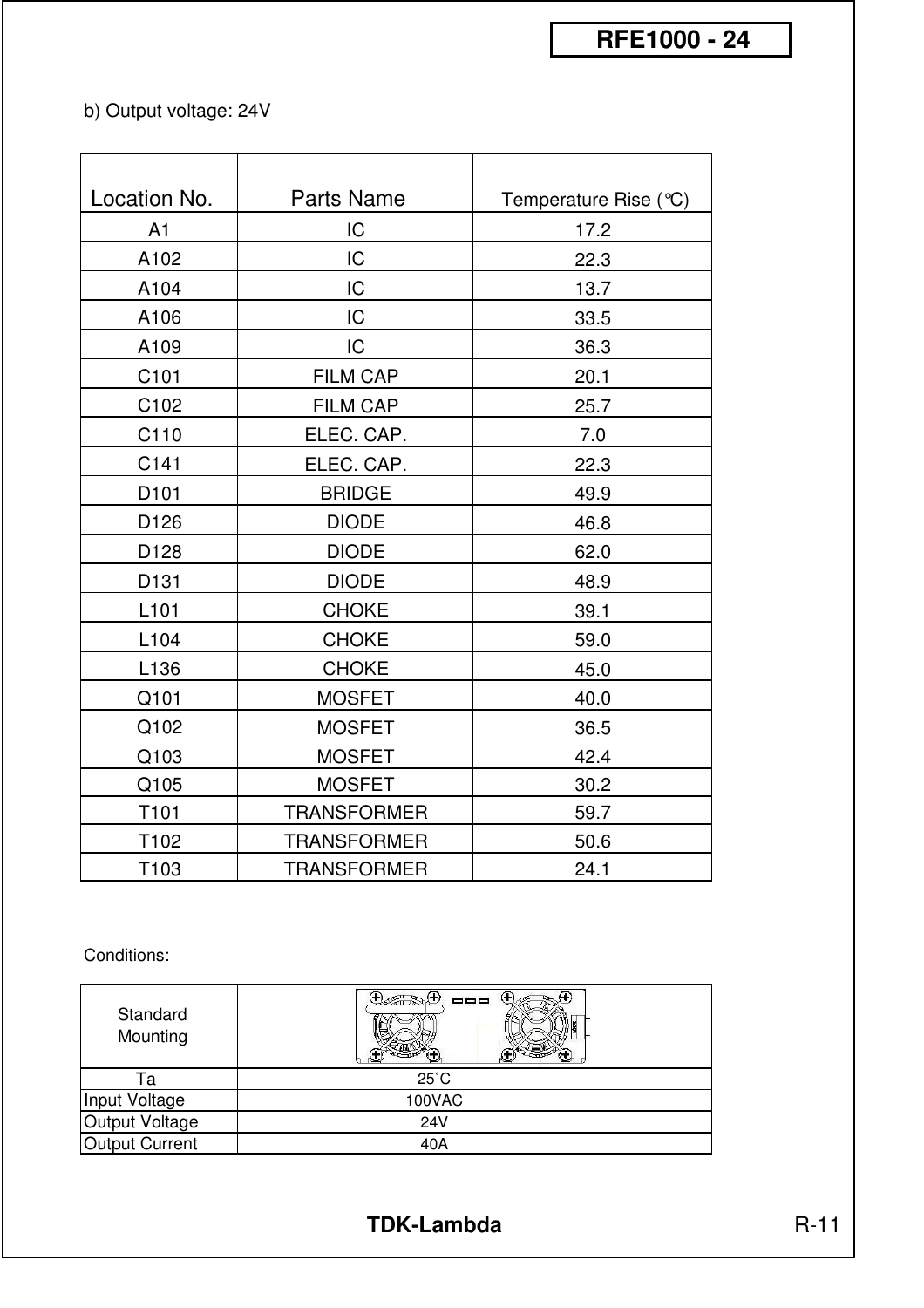## c) Output voltage: 29V

| Location No.     | Parts Name         | DT Temperature Rise (°C) |  |  |  |
|------------------|--------------------|--------------------------|--|--|--|
| A1               | IC                 | 17.9                     |  |  |  |
| A102             | IC                 | 23.1                     |  |  |  |
| A104             | IC                 | 13.8                     |  |  |  |
| A106             | IC                 | 35.2                     |  |  |  |
| A109             | IC                 | 37.3                     |  |  |  |
| C101             | <b>FILM CAP</b>    | 20.2                     |  |  |  |
| C102             | FILM CAP           | 25.9                     |  |  |  |
| C110             | ELEC. CAP.         | 7.0                      |  |  |  |
| C141             | ELEC. CAP.         | 21.0                     |  |  |  |
| D <sub>101</sub> | <b>BRIDGE</b>      | 51.1                     |  |  |  |
| D126             | <b>DIODE</b>       | 35.8                     |  |  |  |
| D128             | <b>DIODE</b>       | 56.9                     |  |  |  |
| D131             | <b>DIODE</b>       | 42.3                     |  |  |  |
| L <sub>101</sub> | <b>CHOKE</b>       | 39.5                     |  |  |  |
| L104             | <b>CHOKE</b>       | 61.4                     |  |  |  |
| L136             | <b>CHOKE</b>       | 35.3                     |  |  |  |
| Q101             | <b>MOSFET</b>      | 37.3                     |  |  |  |
| Q102             | <b>MOSFET</b>      | 38.5                     |  |  |  |
| Q103             | <b>MOSFET</b>      | 37.2                     |  |  |  |
| Q105             | <b>MOSFET</b>      | 26.1                     |  |  |  |
| T101             | <b>TRANSFORMER</b> | 52.0                     |  |  |  |
| T102             | <b>TRANSFORMER</b> | 42.5                     |  |  |  |
| T103             | <b>TRANSFORMER</b> | 23.0                     |  |  |  |

#### Conditions:

| Standard<br>Mounting | 000            |
|----------------------|----------------|
| ۱a                   | $25^{\circ}$ C |
| Input Voltage        | 100VAC         |
| Output Voltage       | <b>29V</b>     |
| Output Current       | 34A            |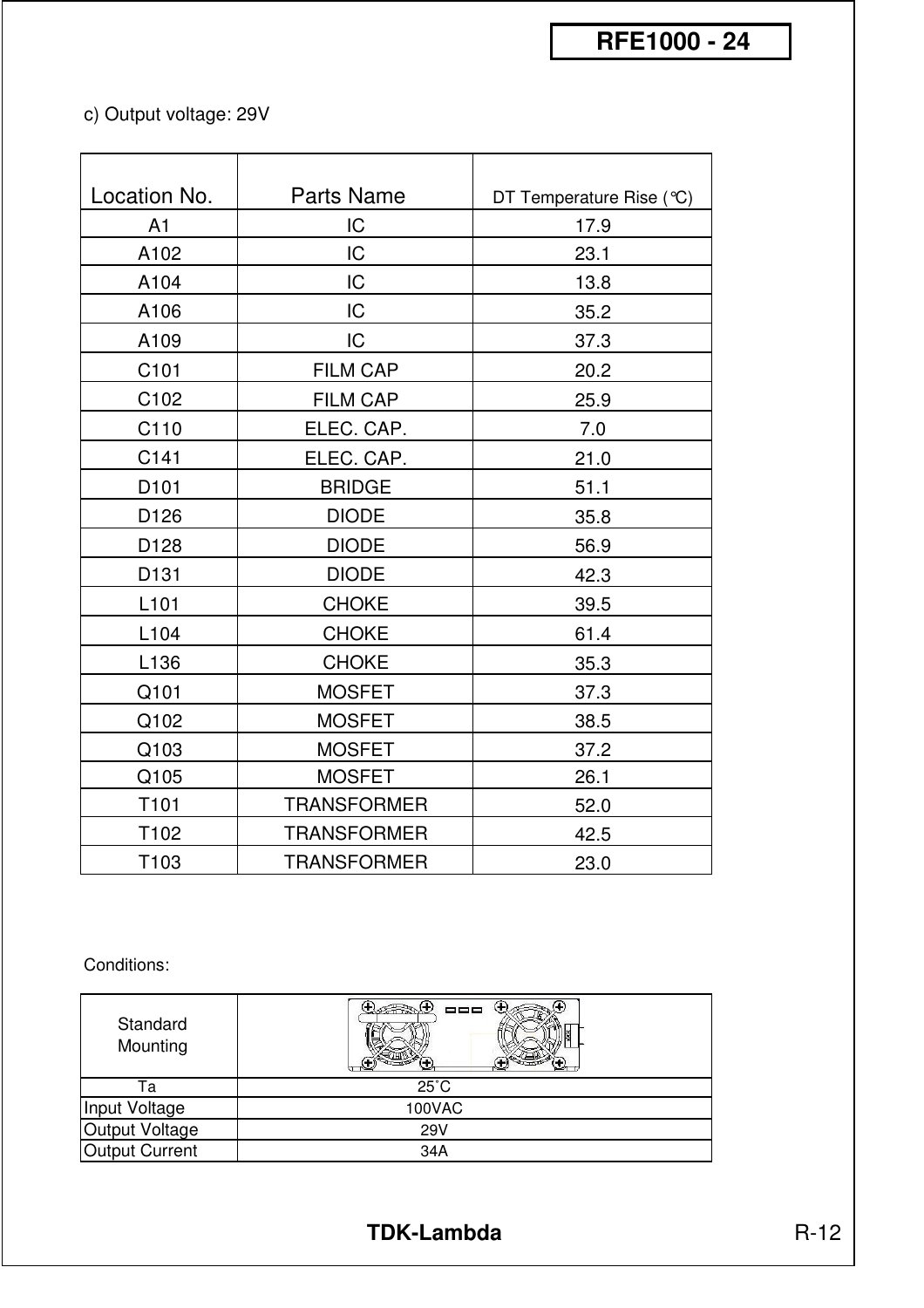#### 4.ELECTROLYTIC CAPACITORS LIFE TIME ESTIMATION

| <b>MODEL</b> | <b>COMPUTED LIFE (years)</b><br>AT Ta |       |       |                |  |  |  |  |  |  |
|--------------|---------------------------------------|-------|-------|----------------|--|--|--|--|--|--|
|              | 30 °C                                 | 40 °C | 50 °C | $60^{\circ}$ C |  |  |  |  |  |  |
| RFE1000 - 24 | 29.94                                 | 14.97 | 7.49  | 4.3            |  |  |  |  |  |  |
| $Load(\%)$   | 100                                   | 100   | 100   | 80             |  |  |  |  |  |  |

FORMULA: 
$$
L = L_0 \times 2^{\frac{105 - T_c}{10}}
$$
 (years)

L: Elec.capacitor computed life (24 hours per day,365 days operation)

Lo: Guaranteed life for Elec.capacitor

Tc: Case temperature of Elec.capacitor

| Standard<br>Mounting |               |
|----------------------|---------------|
| Input Voltage        | <b>100VAC</b> |
| Output Voltage       | <b>24V</b>    |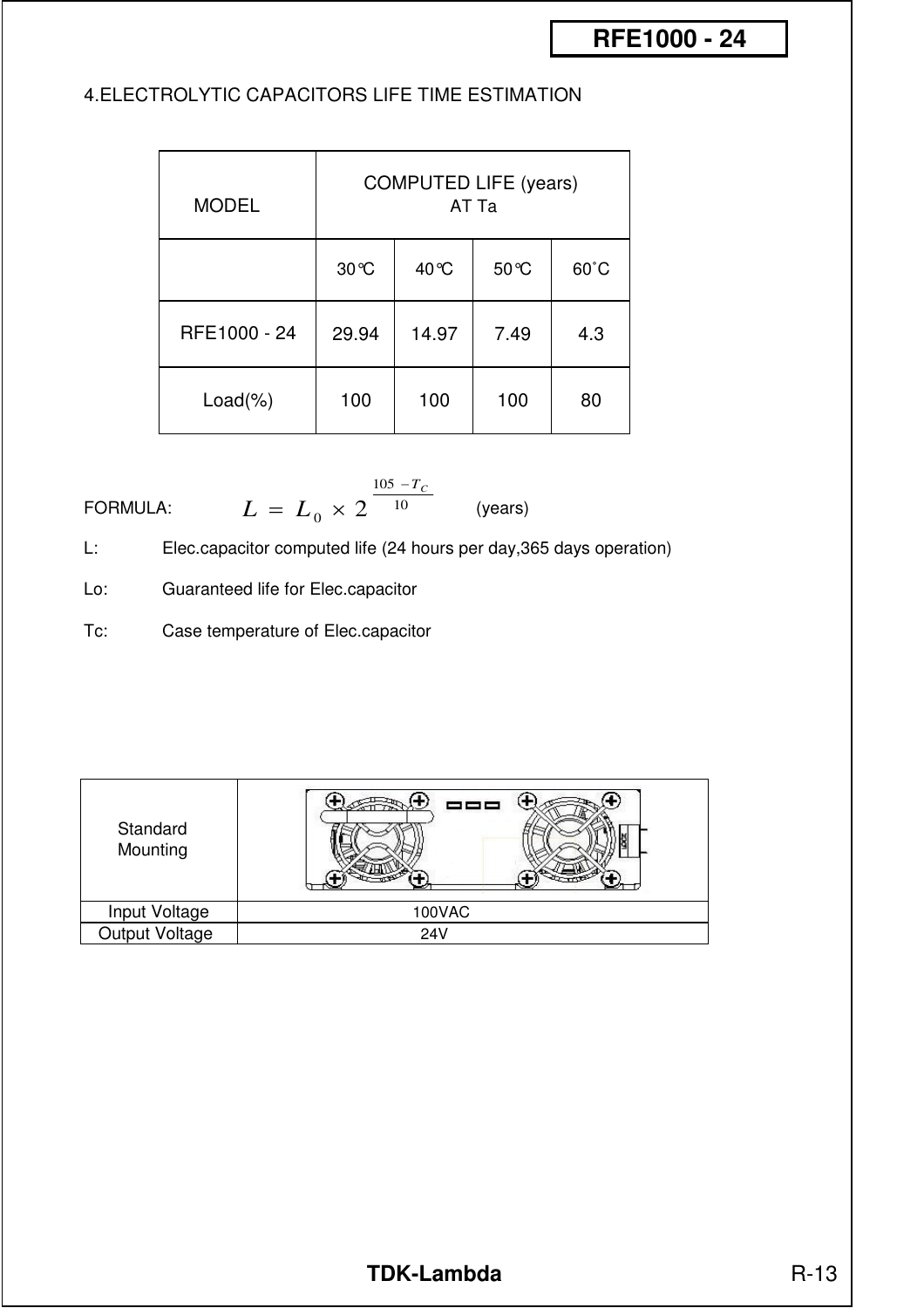`

## 5. ABNORMAL TEST **RFE1000 - 24**

| Model:24V | Vout=24V |
|-----------|----------|

|                 | Input:230VAC                 |                 |           |           |              |                |                    |                |         |                |                |               | Ta:25℃<br>lout=40A                      |           |           |           |                                   |  |  |  |
|-----------------|------------------------------|-----------------|-----------|-----------|--------------|----------------|--------------------|----------------|---------|----------------|----------------|---------------|-----------------------------------------|-----------|-----------|-----------|-----------------------------------|--|--|--|
|                 | No Test Position             |                 | Test      |           |              |                | <b>Test Result</b> |                |         |                |                |               |                                         |           |           |           |                                   |  |  |  |
|                 |                              |                 | Mode      |           |              |                |                    |                |         |                |                |               |                                         |           |           |           |                                   |  |  |  |
|                 |                              |                 |           |           | $\mathbf{1}$ | 2 <sup>1</sup> | $\sqrt{3}$         | $\overline{4}$ | 5       | 6 <sup>1</sup> | $\overline{7}$ | 8             | 9                                       |           | 10 11 12  |           |                                   |  |  |  |
|                 |                              |                 |           |           |              |                |                    |                |         |                |                |               |                                         |           |           |           |                                   |  |  |  |
|                 |                              |                 |           |           |              |                |                    |                |         |                | Fuse opened    |               |                                         |           |           |           |                                   |  |  |  |
|                 |                              |                 |           |           |              |                |                    |                |         |                |                | $\circ$       |                                         |           |           |           |                                   |  |  |  |
|                 |                              |                 |           |           |              |                |                    |                |         |                |                |               |                                         |           |           |           |                                   |  |  |  |
|                 | Location                     | Test            | Short     |           | Open<br>Fire |                | Smoke<br>Burst     | Smell          | Red Hot | Damaged        |                | $\frac{V}{P}$ | $\begin{array}{c}\n0 \\ 0\n\end{array}$ | No Output | No Change |           | Others<br>O<br>Note               |  |  |  |
|                 | No.                          | Point           |           |           |              |                |                    |                |         |                |                |               |                                         |           |           |           |                                   |  |  |  |
| 1               | D <sub>101</sub>             | AC-DC           | $\bullet$ |           |              |                |                    |                |         |                | $\bullet$      |               |                                         | $\bullet$ |           |           | F101                              |  |  |  |
|                 |                              | AC-AC           | $\bullet$ |           |              |                |                    |                |         |                | $\bullet$      |               |                                         | $\bullet$ |           |           | F101                              |  |  |  |
|                 |                              | <b>AC</b>       |           | $\bullet$ |              |                |                    |                |         |                |                |               |                                         | $\bullet$ |           |           |                                   |  |  |  |
|                 |                              | $\overline{DC}$ |           | $\bullet$ |              |                |                    |                |         |                |                |               |                                         | $\bullet$ |           |           |                                   |  |  |  |
| $\mathbf 2$     | D102                         |                 | $\bullet$ |           |              |                |                    |                |         | $\bullet$      | $\bullet$      |               |                                         | $\bullet$ |           |           | F101, Q101, Q102, D103, ZD101, A1 |  |  |  |
|                 |                              |                 |           | $\bullet$ |              |                |                    |                |         |                |                |               |                                         |           | $\bullet$ |           |                                   |  |  |  |
| 3               | D104                         |                 | $\bullet$ |           |              |                |                    |                |         | $\bullet$      | $\bullet$      |               |                                         | $\bullet$ |           |           | F101, Q101, Q102, D103, ZD101, A1 |  |  |  |
|                 |                              |                 |           | $\bullet$ |              |                |                    |                |         |                |                |               |                                         |           | $\bullet$ |           |                                   |  |  |  |
| 4               | D106                         |                 | $\bullet$ |           |              |                |                    |                |         | $\bullet$      |                |               |                                         |           |           |           | R112, R113-opened                 |  |  |  |
|                 |                              |                 |           | $\bullet$ |              |                |                    |                |         |                |                |               |                                         |           | $\bullet$ |           |                                   |  |  |  |
| 5               | D108                         |                 | $\bullet$ |           |              |                |                    |                |         | $\bullet$      | $\bullet$      |               |                                         | $\bullet$ |           |           | F102                              |  |  |  |
|                 |                              |                 |           | $\bullet$ |              |                |                    |                |         |                |                |               |                                         |           | $\bullet$ |           |                                   |  |  |  |
| 6               | D114                         |                 | $\bullet$ |           |              |                |                    |                |         | $\bullet$      |                |               |                                         | $\bullet$ |           |           | A102, ZD106, R151-opened          |  |  |  |
|                 |                              |                 |           | $\bullet$ |              |                |                    |                |         |                |                |               |                                         |           | $\bullet$ |           |                                   |  |  |  |
| $\overline{7}$  | D115                         |                 | $\bullet$ |           |              |                |                    |                |         |                |                |               |                                         | $\bullet$ |           |           |                                   |  |  |  |
|                 |                              |                 |           | $\bullet$ |              |                |                    |                |         |                |                |               |                                         |           | $\bullet$ |           |                                   |  |  |  |
| 8               | D117                         |                 | $\bullet$ |           |              |                |                    |                |         |                |                |               |                                         | $\bullet$ |           |           | Hicc-up                           |  |  |  |
|                 |                              |                 |           | $\bullet$ |              |                |                    |                |         |                |                |               |                                         | $\bullet$ |           |           |                                   |  |  |  |
| 9               | D118                         |                 | $\bullet$ |           |              |                |                    |                |         |                |                |               |                                         | $\bullet$ |           |           | Hicc-up                           |  |  |  |
|                 |                              |                 |           | $\bullet$ |              |                |                    |                |         |                |                |               |                                         |           |           | $\bullet$ | Vo up to 26V, see note 1          |  |  |  |
| 10              | D119                         |                 | $\bullet$ |           |              |                |                    |                |         |                |                |               |                                         | $\bullet$ |           |           |                                   |  |  |  |
|                 |                              |                 |           | $\bullet$ |              |                |                    |                |         |                |                |               |                                         |           | $\bullet$ |           |                                   |  |  |  |
| 11              | D121                         |                 | $\bullet$ |           |              |                |                    |                |         |                |                |               |                                         | $\bullet$ |           |           | Hicc-up                           |  |  |  |
|                 |                              |                 |           | $\bullet$ |              |                |                    |                |         |                |                |               |                                         |           | $\bullet$ |           |                                   |  |  |  |
| $\overline{12}$ | D125                         |                 | $\bullet$ |           |              |                |                    |                |         |                | $\bullet$      |               |                                         | $\bullet$ |           |           | F102                              |  |  |  |
|                 |                              |                 |           | $\bullet$ |              |                |                    |                |         |                |                |               |                                         |           |           | $\bullet$ | $Vo=15.5V$                        |  |  |  |
| 13              | D126                         |                 | $\bullet$ |           |              |                |                    |                |         |                | $\bullet$      |               |                                         | $\bullet$ |           |           | F102                              |  |  |  |
|                 |                              |                 |           | $\bullet$ |              |                |                    |                |         |                |                |               |                                         |           | $\bullet$ |           |                                   |  |  |  |
| 14              | T <sub>101</sub>             | $1-3$           | $\bullet$ |           |              |                |                    |                |         |                | $\bullet$      |               |                                         | $\bullet$ |           |           | F102, Q103, Q104, D138, D139      |  |  |  |
|                 |                              | $5-9$           | $\bullet$ |           |              |                |                    |                |         |                | $\bullet$      |               |                                         | $\bullet$ |           |           | F102, Q103, Q104, D138, D139      |  |  |  |
|                 |                              | A-B             | $\bullet$ |           |              |                |                    |                |         |                | $\bullet$      |               |                                         | $\bullet$ |           |           | F102, Q103, Q104, D138, D139      |  |  |  |
|                 |                              | $\mathbf{1}$    |           | $\bullet$ |              |                |                    |                |         |                |                |               |                                         |           | $\bullet$ |           |                                   |  |  |  |
|                 |                              | A               |           | $\bullet$ |              |                |                    |                |         |                |                |               |                                         |           |           | $\bullet$ | $Vo=15.5V$                        |  |  |  |
|                 |                              | $\overline{5}$  |           | $\bullet$ |              |                |                    |                |         |                |                |               |                                         |           |           | $\bullet$ | Vo=15V, see note 2                |  |  |  |
| 15              | T103                         | $1 - 3$         | $\bullet$ |           |              |                |                    |                |         |                |                |               |                                         | $\bullet$ |           |           |                                   |  |  |  |
|                 |                              | $5-6$           | $\bullet$ |           |              |                |                    |                |         |                |                |               |                                         | $\bullet$ |           | $\bullet$ | see note 3                        |  |  |  |
|                 |                              | A-B             | $\bullet$ |           |              |                |                    |                |         |                |                |               |                                         | $\bullet$ |           | $\bullet$ |                                   |  |  |  |
|                 |                              | $5-D$           | $\bullet$ |           |              |                |                    |                |         |                |                |               |                                         | $\bullet$ |           | $\bullet$ | see note 4                        |  |  |  |
|                 | NOTE 1: Pin increase by ~90W |                 |           |           |              |                |                    |                |         |                |                |               |                                         |           |           |           |                                   |  |  |  |
|                 |                              |                 |           |           |              |                |                    |                |         |                |                |               |                                         |           |           |           |                                   |  |  |  |

NOTE 2: Pin reduced by ~410W

NOTE 3: Pin increase by ~5W. Output shutdown after ~1min

NOTE 4: Pin increase ~8W. Output shutdown after ~1 min.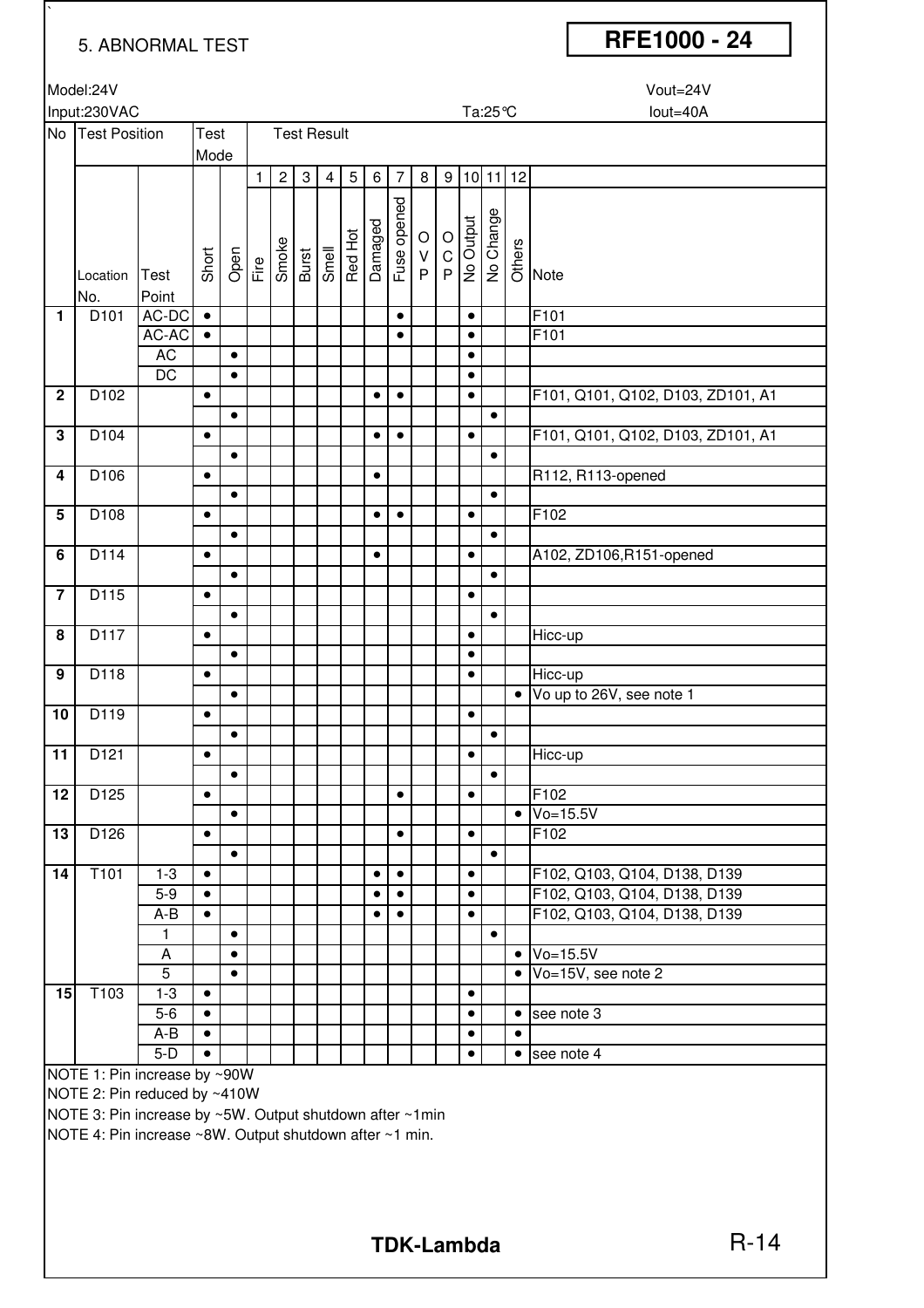|    |                  |                |              |           |   |                                                                                                                                                                                                                                                                                                                                                                                                                                                                                                                                                                                                                                                                                                                                         |              |                    |                    |           |                |           |                                                               |           |           |            | RFE1000 - 24                             |
|----|------------------|----------------|--------------|-----------|---|-----------------------------------------------------------------------------------------------------------------------------------------------------------------------------------------------------------------------------------------------------------------------------------------------------------------------------------------------------------------------------------------------------------------------------------------------------------------------------------------------------------------------------------------------------------------------------------------------------------------------------------------------------------------------------------------------------------------------------------------|--------------|--------------------|--------------------|-----------|----------------|-----------|---------------------------------------------------------------|-----------|-----------|------------|------------------------------------------|
|    | Model:24V        |                |              |           |   |                                                                                                                                                                                                                                                                                                                                                                                                                                                                                                                                                                                                                                                                                                                                         |              |                    |                    |           |                |           |                                                               |           |           |            | Vout=24V                                 |
|    |                  |                |              |           |   |                                                                                                                                                                                                                                                                                                                                                                                                                                                                                                                                                                                                                                                                                                                                         |              |                    |                    |           |                |           |                                                               |           |           |            |                                          |
|    | Input:230VAC     |                |              |           |   |                                                                                                                                                                                                                                                                                                                                                                                                                                                                                                                                                                                                                                                                                                                                         |              |                    |                    |           |                |           |                                                               |           | Ta:25℃    |            | lout=40A                                 |
|    | No Test Position |                | Test<br>Mode |           |   |                                                                                                                                                                                                                                                                                                                                                                                                                                                                                                                                                                                                                                                                                                                                         |              | <b>Test Result</b> |                    |           |                |           |                                                               |           |           |            |                                          |
|    |                  |                |              |           | 1 | $\overline{2}$                                                                                                                                                                                                                                                                                                                                                                                                                                                                                                                                                                                                                                                                                                                          | $\mathbf{3}$ | $\overline{4}$     | $5\,$              | 6         | $\overline{7}$ | 8         |                                                               |           |           | 9 10 11 12 |                                          |
|    |                  |                |              |           |   |                                                                                                                                                                                                                                                                                                                                                                                                                                                                                                                                                                                                                                                                                                                                         |              |                    |                    |           |                |           |                                                               |           |           |            |                                          |
|    |                  |                |              |           |   |                                                                                                                                                                                                                                                                                                                                                                                                                                                                                                                                                                                                                                                                                                                                         |              |                    |                    |           |                |           |                                                               |           |           |            |                                          |
|    |                  |                |              |           |   |                                                                                                                                                                                                                                                                                                                                                                                                                                                                                                                                                                                                                                                                                                                                         |              |                    |                    |           |                |           |                                                               |           |           |            |                                          |
|    |                  |                | Short        |           |   | $\begin{array}{c}\n\frac{\partial}{\partial \theta} \\ \frac{\partial}{\partial \theta} \\ \frac{\partial}{\partial \theta} \\ \frac{\partial}{\partial \theta} \\ \frac{\partial}{\partial \theta} \\ \frac{\partial}{\partial \theta} \\ \frac{\partial}{\partial \theta} \\ \frac{\partial}{\partial \theta} \\ \frac{\partial}{\partial \theta} \\ \frac{\partial}{\partial \theta} \\ \frac{\partial}{\partial \theta} \\ \frac{\partial}{\partial \theta} \\ \frac{\partial}{\partial \theta} \\ \frac{\partial}{\partial \theta} \\ \frac{\partial}{\partial \theta} \\ \frac{\partial}{\partial \theta} \\ \frac{\partial}{\partial \theta} \\ \frac{\partial}{\partial \theta} \\ \frac{\partial}{\partial \theta} \\ \frac{\$ |              |                    | Red Hot<br>Damaged |           | Fuse opened    |           | $\begin{array}{c}\n\hline\n\neg D & O \\ \hline\n\end{array}$ |           | No Change |            | se<br>O Note                             |
|    | Location         | Test           |              |           |   |                                                                                                                                                                                                                                                                                                                                                                                                                                                                                                                                                                                                                                                                                                                                         |              |                    |                    |           |                |           |                                                               |           |           |            |                                          |
|    | No.              | Point          |              |           |   |                                                                                                                                                                                                                                                                                                                                                                                                                                                                                                                                                                                                                                                                                                                                         |              |                    |                    |           |                |           |                                                               |           |           |            |                                          |
| 15 | T103             | $5-C$          | $\bullet$    |           |   |                                                                                                                                                                                                                                                                                                                                                                                                                                                                                                                                                                                                                                                                                                                                         |              |                    |                    |           |                |           |                                                               | $\bullet$ |           | $\bullet$  | after 1 minute - no output               |
|    |                  | $7 - 8$        | $\bullet$    |           |   |                                                                                                                                                                                                                                                                                                                                                                                                                                                                                                                                                                                                                                                                                                                                         |              |                    |                    |           |                |           |                                                               | $\bullet$ |           | $\bullet$  | after 1 minute - no output               |
|    |                  | $\overline{C}$ |              | $\bullet$ |   |                                                                                                                                                                                                                                                                                                                                                                                                                                                                                                                                                                                                                                                                                                                                         |              |                    |                    |           |                | $\bullet$ |                                                               | $\bullet$ |           | $\bullet$  |                                          |
|    |                  | 1              |              | $\bullet$ |   |                                                                                                                                                                                                                                                                                                                                                                                                                                                                                                                                                                                                                                                                                                                                         |              |                    |                    |           |                |           |                                                               | $\bullet$ |           |            |                                          |
|    |                  | 6              |              | $\bullet$ |   |                                                                                                                                                                                                                                                                                                                                                                                                                                                                                                                                                                                                                                                                                                                                         |              |                    |                    |           |                |           |                                                               | $\bullet$ |           |            |                                          |
|    |                  | $\overline{D}$ |              | $\bullet$ |   |                                                                                                                                                                                                                                                                                                                                                                                                                                                                                                                                                                                                                                                                                                                                         |              |                    |                    |           |                |           |                                                               |           |           | $\bullet$  | Vo increase to 26V, Pin increase by ~90W |
|    |                  | A              |              | $\bullet$ |   |                                                                                                                                                                                                                                                                                                                                                                                                                                                                                                                                                                                                                                                                                                                                         |              |                    |                    |           |                |           |                                                               | $\bullet$ |           |            |                                          |
| 16 | Q101             | $G-S$          | $\bullet$    |           |   |                                                                                                                                                                                                                                                                                                                                                                                                                                                                                                                                                                                                                                                                                                                                         |              |                    |                    | $\bullet$ |                |           |                                                               |           |           |            | • $R21$ -open, Pin increase by ~7W       |
|    |                  | $D-S$          | $\bullet$    |           |   |                                                                                                                                                                                                                                                                                                                                                                                                                                                                                                                                                                                                                                                                                                                                         |              |                    |                    | ٠         |                |           |                                                               | $\bullet$ |           |            | F101                                     |
|    |                  | $D-G$          | $\bullet$    |           |   |                                                                                                                                                                                                                                                                                                                                                                                                                                                                                                                                                                                                                                                                                                                                         |              |                    |                    | $\bullet$ |                |           |                                                               | $\bullet$ |           |            | F101                                     |
|    |                  | $\overline{s}$ |              | $\bullet$ |   |                                                                                                                                                                                                                                                                                                                                                                                                                                                                                                                                                                                                                                                                                                                                         |              |                    |                    |           |                |           |                                                               |           |           | $\bullet$  | Pin increase by~10W                      |
|    |                  | G              |              | $\bullet$ |   |                                                                                                                                                                                                                                                                                                                                                                                                                                                                                                                                                                                                                                                                                                                                         |              |                    |                    | $\bullet$ |                |           |                                                               | $\bullet$ |           |            | Q101, Q102, ZD101, R110, R111, R103      |
|    |                  | $\overline{D}$ |              | $\bullet$ |   |                                                                                                                                                                                                                                                                                                                                                                                                                                                                                                                                                                                                                                                                                                                                         |              |                    |                    |           |                |           |                                                               |           |           | $\bullet$  | Pin increase by ~7W                      |
| 17 | Q103             | $D-S$          | $\bullet$    |           |   |                                                                                                                                                                                                                                                                                                                                                                                                                                                                                                                                                                                                                                                                                                                                         |              |                    |                    | $\bullet$ |                |           |                                                               | $\bullet$ |           |            | F102, D138, D139, Q115, Q118             |
|    |                  | $G-S$          | $\bullet$    |           |   |                                                                                                                                                                                                                                                                                                                                                                                                                                                                                                                                                                                                                                                                                                                                         |              |                    |                    | $\bullet$ |                |           |                                                               |           |           | $\bullet$  | Pin ~400W, Vo=15V, R177-open             |
|    |                  | $G-D$          | $\bullet$    |           |   |                                                                                                                                                                                                                                                                                                                                                                                                                                                                                                                                                                                                                                                                                                                                         |              |                    |                    | ٠         |                |           |                                                               | $\bullet$ |           |            | F102, D138, D139                         |
|    |                  | D              |              | $\bullet$ |   |                                                                                                                                                                                                                                                                                                                                                                                                                                                                                                                                                                                                                                                                                                                                         |              |                    |                    | $\bullet$ |                |           |                                                               | $\bullet$ |           |            | F102, D138, D139, ZD102, A104, Q115,     |
|    |                  |                |              |           |   |                                                                                                                                                                                                                                                                                                                                                                                                                                                                                                                                                                                                                                                                                                                                         |              |                    |                    |           |                |           |                                                               |           |           |            | Q118, R119 and R176-opened,              |
|    |                  | S              |              | $\bullet$ |   |                                                                                                                                                                                                                                                                                                                                                                                                                                                                                                                                                                                                                                                                                                                                         |              |                    |                    | $\bullet$ |                |           |                                                               | $\bullet$ |           |            | Q103, ZD102, A104, F102                  |
|    |                  |                |              |           |   |                                                                                                                                                                                                                                                                                                                                                                                                                                                                                                                                                                                                                                                                                                                                         |              |                    |                    |           |                |           |                                                               |           |           |            | R115, R116 and R119-opened               |
|    |                  | G              |              | $\bullet$ |   |                                                                                                                                                                                                                                                                                                                                                                                                                                                                                                                                                                                                                                                                                                                                         |              |                    |                    | $\bullet$ |                |           |                                                               | $\bullet$ |           |            | F102, D138, D139, ZD102, A104, Q115,     |
|    |                  |                |              |           |   |                                                                                                                                                                                                                                                                                                                                                                                                                                                                                                                                                                                                                                                                                                                                         |              |                    |                    |           |                |           |                                                               |           |           |            | Q118, R119 and R176-opened               |
| 18 | L104             |                | $\bullet$    |           |   |                                                                                                                                                                                                                                                                                                                                                                                                                                                                                                                                                                                                                                                                                                                                         |              |                    |                    | $\bullet$ | $\bullet$      |           |                                                               | $\bullet$ |           |            | Q101, Q102, A1, ZD101, F101              |
|    |                  |                |              | $\bullet$ |   |                                                                                                                                                                                                                                                                                                                                                                                                                                                                                                                                                                                                                                                                                                                                         |              |                    |                    |           |                |           |                                                               | $\bullet$ |           |            |                                          |
| 19 | L105             |                | $\bullet$    |           |   |                                                                                                                                                                                                                                                                                                                                                                                                                                                                                                                                                                                                                                                                                                                                         |              |                    |                    |           |                |           |                                                               |           | $\bullet$ |            |                                          |
|    |                  |                |              | $\bullet$ |   |                                                                                                                                                                                                                                                                                                                                                                                                                                                                                                                                                                                                                                                                                                                                         |              |                    |                    |           |                |           |                                                               |           |           | $\bullet$  | Pin Increase by ~10W                     |
| 20 | L <sub>106</sub> |                | $\bullet$    |           |   |                                                                                                                                                                                                                                                                                                                                                                                                                                                                                                                                                                                                                                                                                                                                         |              |                    |                    |           |                |           |                                                               |           | $\bullet$ |            |                                          |
|    |                  |                |              | $\bullet$ |   |                                                                                                                                                                                                                                                                                                                                                                                                                                                                                                                                                                                                                                                                                                                                         |              |                    |                    |           |                |           |                                                               |           |           | $\bullet$  | Pin increase by ~35W                     |
| 21 | L136             |                | $\bullet$    |           |   |                                                                                                                                                                                                                                                                                                                                                                                                                                                                                                                                                                                                                                                                                                                                         |              |                    |                    |           | $\bullet$      |           |                                                               | $\bullet$ |           |            | F102                                     |
|    |                  |                |              | $\bullet$ |   |                                                                                                                                                                                                                                                                                                                                                                                                                                                                                                                                                                                                                                                                                                                                         |              |                    |                    |           |                |           |                                                               | $\bullet$ |           |            | Pin increase by ~80W                     |
| 22 | C113             |                | $\bullet$    |           |   |                                                                                                                                                                                                                                                                                                                                                                                                                                                                                                                                                                                                                                                                                                                                         |              |                    |                    | $\bullet$ | $\bullet$      |           |                                                               | $\bullet$ |           |            | F102, D138, D139, Q115, Q118             |
|    |                  |                |              | $\bullet$ |   |                                                                                                                                                                                                                                                                                                                                                                                                                                                                                                                                                                                                                                                                                                                                         |              |                    |                    |           |                |           |                                                               |           | $\bullet$ |            |                                          |
| 23 | C118             |                | $\bullet$    |           |   |                                                                                                                                                                                                                                                                                                                                                                                                                                                                                                                                                                                                                                                                                                                                         |              |                    |                    |           |                |           |                                                               | $\bullet$ |           |            |                                          |
|    |                  |                |              | $\bullet$ |   |                                                                                                                                                                                                                                                                                                                                                                                                                                                                                                                                                                                                                                                                                                                                         |              |                    |                    |           |                |           |                                                               |           | $\bullet$ |            |                                          |
| 24 | C119             |                | $\bullet$    |           |   |                                                                                                                                                                                                                                                                                                                                                                                                                                                                                                                                                                                                                                                                                                                                         |              |                    |                    |           |                |           |                                                               | $\bullet$ |           |            |                                          |
|    |                  |                |              | $\bullet$ |   |                                                                                                                                                                                                                                                                                                                                                                                                                                                                                                                                                                                                                                                                                                                                         |              |                    |                    |           |                |           |                                                               |           | $\bullet$ |            |                                          |
| 25 | C120             |                | $\bullet$    |           |   |                                                                                                                                                                                                                                                                                                                                                                                                                                                                                                                                                                                                                                                                                                                                         |              |                    |                    |           |                |           |                                                               | $\bullet$ |           |            | Hicc-up                                  |
|    |                  |                |              | $\bullet$ |   |                                                                                                                                                                                                                                                                                                                                                                                                                                                                                                                                                                                                                                                                                                                                         |              |                    |                    |           |                |           |                                                               |           | $\bullet$ |            |                                          |
| 26 | C121             |                | $\bullet$    |           |   |                                                                                                                                                                                                                                                                                                                                                                                                                                                                                                                                                                                                                                                                                                                                         |              |                    |                    |           |                |           |                                                               | $\bullet$ |           |            | Hicc-up                                  |
|    |                  |                |              | $\bullet$ |   |                                                                                                                                                                                                                                                                                                                                                                                                                                                                                                                                                                                                                                                                                                                                         |              |                    |                    |           |                |           |                                                               |           | $\bullet$ |            |                                          |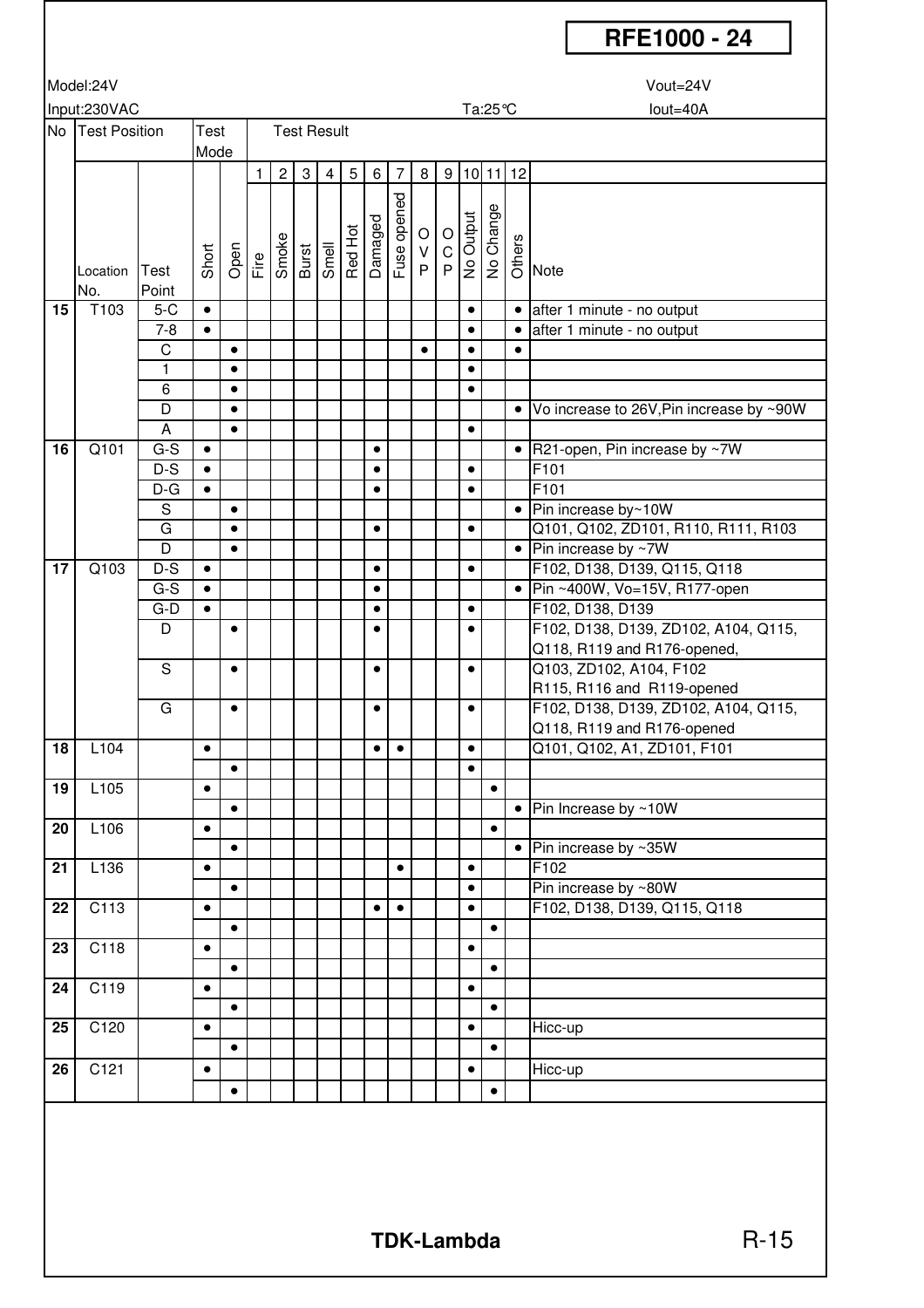|                 | Model:24V            |             |                    |           |   |                                                                                                                                                                                                  |              |                |            |           |                        |            |                      |           |                    | Vout=24V   |                     |  |  |
|-----------------|----------------------|-------------|--------------------|-----------|---|--------------------------------------------------------------------------------------------------------------------------------------------------------------------------------------------------|--------------|----------------|------------|-----------|------------------------|------------|----------------------|-----------|--------------------|------------|---------------------|--|--|
|                 | Input:230VAC<br>Test |             |                    |           |   |                                                                                                                                                                                                  |              |                |            |           |                        |            |                      |           | lout=40A<br>Ta:25℃ |            |                     |  |  |
|                 | No Test Position     |             | <b>Test Result</b> |           |   |                                                                                                                                                                                                  |              |                |            |           |                        |            |                      |           |                    |            |                     |  |  |
|                 |                      |             | Mode               |           |   |                                                                                                                                                                                                  |              |                |            |           |                        |            |                      |           |                    |            |                     |  |  |
|                 |                      |             |                    |           | 1 | $\overline{c}$                                                                                                                                                                                   | $\mathbf{3}$ | $\overline{4}$ | $\sqrt{5}$ | $\,6\,$   | $\overline{7}$         | $\,8\,$    | 9                    |           |                    | $10$ 11 12 |                     |  |  |
|                 |                      |             |                    |           |   |                                                                                                                                                                                                  |              |                |            |           |                        |            |                      |           |                    |            |                     |  |  |
|                 |                      |             |                    |           |   |                                                                                                                                                                                                  |              |                |            |           |                        |            |                      |           |                    |            |                     |  |  |
|                 |                      |             |                    |           |   |                                                                                                                                                                                                  |              |                |            |           | Damaged<br>Fuse opened |            | $\frac{1}{2}$ Output |           | No Change          |            |                     |  |  |
|                 |                      |             |                    |           |   | $\begin{array}{c}\n\text{Open} \\ \hline\n\text{File} \\ \hline\n\text{Line} \\ \hline\n\text{Line} \\ \hline\n\text{Line} \\ \hline\n\text{Line} \\ \hline\n\text{Line} \\ \hline\n\end{array}$ |              |                | Red Hot    |           |                        | $\rm _V^O$ |                      |           |                    |            | ge<br>O<br>Note     |  |  |
|                 | Location             | Test        | Short              |           |   |                                                                                                                                                                                                  |              |                |            |           |                        | P          |                      |           |                    |            |                     |  |  |
|                 | No.                  | Point       |                    |           |   |                                                                                                                                                                                                  |              |                |            |           |                        |            |                      |           |                    |            |                     |  |  |
| 27              | C122                 |             | $\bullet$          |           |   |                                                                                                                                                                                                  |              |                |            |           |                        |            |                      | $\bullet$ |                    |            | Hicc-up             |  |  |
|                 |                      |             |                    | $\bullet$ |   |                                                                                                                                                                                                  |              |                |            |           |                        |            |                      |           | $\bullet$          |            |                     |  |  |
| 28              | C123                 |             | $\bullet$          |           |   |                                                                                                                                                                                                  |              |                |            | $\bullet$ |                        |            |                      |           |                    |            | R265 - open         |  |  |
|                 |                      |             |                    | $\bullet$ |   |                                                                                                                                                                                                  |              |                |            |           |                        |            |                      |           | $\bullet$          |            |                     |  |  |
| 29              | C124                 |             | $\bullet$          |           |   |                                                                                                                                                                                                  |              |                |            |           |                        |            |                      | $\bullet$ |                    |            | Hicc-up             |  |  |
|                 |                      |             |                    | $\bullet$ |   |                                                                                                                                                                                                  |              |                |            |           |                        |            |                      |           | $\bullet$          |            |                     |  |  |
| 30 <sub>1</sub> | C125                 |             | $\bullet$          |           |   |                                                                                                                                                                                                  |              |                |            |           |                        |            |                      | $\bullet$ |                    |            | Hicc-up             |  |  |
|                 |                      |             |                    | $\bullet$ |   |                                                                                                                                                                                                  |              |                |            |           |                        |            |                      |           | $\bullet$          |            |                     |  |  |
| 31              | C126                 |             | $\bullet$          |           |   |                                                                                                                                                                                                  |              |                |            |           |                        |            |                      | $\bullet$ |                    |            | Hicc-up             |  |  |
|                 |                      |             |                    |           |   |                                                                                                                                                                                                  |              |                |            |           |                        |            |                      |           |                    |            |                     |  |  |
|                 |                      |             |                    | $\bullet$ |   |                                                                                                                                                                                                  |              |                |            |           |                        |            |                      |           | $\bullet$          |            |                     |  |  |
| 32              | C127                 |             | $\bullet$          |           |   |                                                                                                                                                                                                  |              |                |            |           |                        |            |                      |           |                    | $\bullet$  | +12V AUX - 4.5V     |  |  |
|                 |                      |             |                    | $\bullet$ |   |                                                                                                                                                                                                  |              |                |            |           |                        |            |                      |           | $\bullet$          |            |                     |  |  |
| 33              | C138                 |             | $\bullet$          |           |   |                                                                                                                                                                                                  |              |                |            | $\bullet$ |                        |            |                      |           |                    |            | R184 - open         |  |  |
|                 |                      |             |                    | $\bullet$ |   |                                                                                                                                                                                                  |              |                |            |           |                        |            |                      |           | $\bullet$          |            |                     |  |  |
| 34              | C139                 |             | $\bullet$          |           |   |                                                                                                                                                                                                  |              |                |            | $\bullet$ |                        |            |                      |           |                    |            | R185 - open         |  |  |
|                 |                      |             |                    | $\bullet$ |   |                                                                                                                                                                                                  |              |                |            |           |                        |            |                      |           | $\bullet$          |            |                     |  |  |
| 35              | C141                 |             | $\bullet$          |           |   |                                                                                                                                                                                                  |              |                |            |           | $\bullet$              |            |                      | $\bullet$ |                    |            | F102                |  |  |
|                 |                      |             |                    | $\bullet$ |   |                                                                                                                                                                                                  |              |                |            |           |                        |            |                      |           | $\bullet$          |            |                     |  |  |
| 36              | C148                 |             | $\bullet$          |           |   |                                                                                                                                                                                                  |              |                |            |           |                        |            | $\bullet$            | $\bullet$ |                    |            |                     |  |  |
|                 |                      |             |                    | $\bullet$ |   |                                                                                                                                                                                                  |              |                |            |           |                        |            |                      |           | $\bullet$          |            |                     |  |  |
| 37              | C186                 |             | $\bullet$          |           |   |                                                                                                                                                                                                  |              |                |            |           |                        |            |                      | $\bullet$ |                    |            | Pin increase by ~6W |  |  |
|                 |                      |             |                    | $\bullet$ |   |                                                                                                                                                                                                  |              |                |            |           |                        |            |                      |           | $\bullet$          |            |                     |  |  |
| 38              | A102                 | $G-S$       | $\bullet$          |           |   |                                                                                                                                                                                                  |              |                |            |           |                        |            |                      | $\bullet$ |                    |            |                     |  |  |
|                 |                      | $D-S$       | $\bullet$          |           |   |                                                                                                                                                                                                  |              |                |            | $\bullet$ |                        |            |                      | $\bullet$ |                    |            | R151- open          |  |  |
|                 |                      | $D-G$       | $\bullet$          |           |   |                                                                                                                                                                                                  |              |                |            | $\bullet$ |                        |            |                      | $\bullet$ |                    |            | R151, ZD106, A102   |  |  |
|                 |                      | D           |                    | $\bullet$ |   |                                                                                                                                                                                                  |              |                |            |           |                        |            |                      | $\bullet$ |                    |            |                     |  |  |
|                 |                      | G           |                    | $\bullet$ |   |                                                                                                                                                                                                  |              |                |            |           |                        |            |                      | $\bullet$ |                    |            |                     |  |  |
|                 |                      | $\mathsf S$ |                    | $\bullet$ |   |                                                                                                                                                                                                  |              |                |            |           |                        |            |                      | $\bullet$ |                    |            |                     |  |  |
|                 |                      |             |                    |           |   |                                                                                                                                                                                                  |              |                |            |           |                        |            |                      |           |                    |            |                     |  |  |
|                 |                      |             |                    |           |   |                                                                                                                                                                                                  |              |                |            |           |                        |            |                      |           |                    |            |                     |  |  |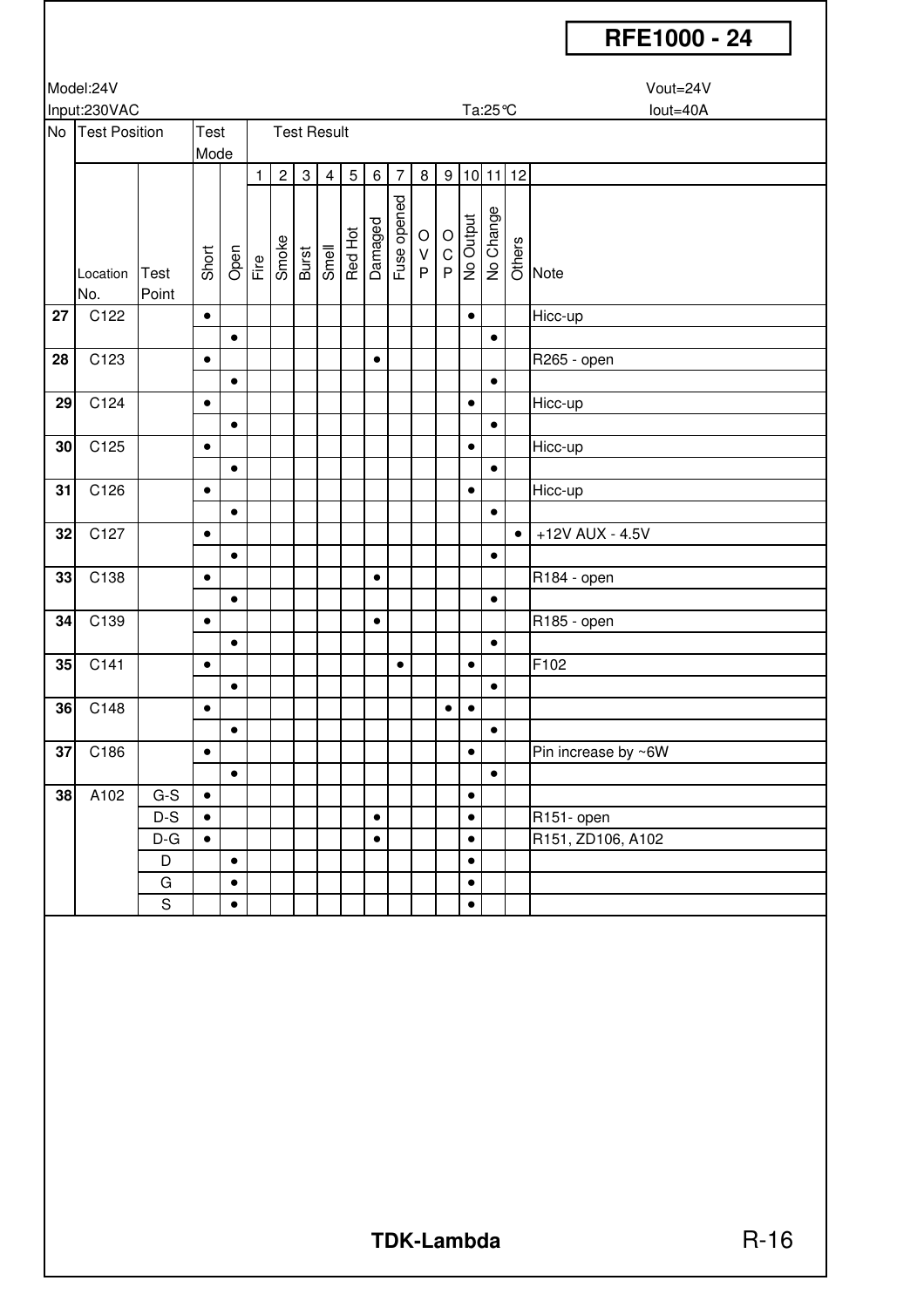#### Model:24V Vout=24V Input:100VAC lout=40A No Test Position | Test | Test Result Mode 1 2 3 4 5 6 7 8 9 10 11 12 Location Test Short Open<br>File<br>Smoke Burst Smell Red Hot Damaged Fuse opened O V P O C **P O Output**<br>No Output No Change Others Note No. Point **1** D106 • • R112, R113 • • **2** D118 • • Vout: 26V, Pin increased by ~90W • • Hicc-up **3** L104 • • • • Q101, Q102, A1, ZD101, F101 • • **4** L105 • • • • • Q101, Q102, A1, ZD101, R103 **5** L106 • • Pin increased by ~20W • • • R103, A1, Q101, Q102, ZD101 **6** C108 • • • R103 • • 7 | C110 | | ● | | | | | | |● | | |● | | |R103 • • **8** Q101 G-S • • • • Pin increase by 70W, see note 5 D-S • • • • F101, ZD101, R109, R110, R111, Q101, Q102, Q1, Q2, R103  $D-G \ \bullet | \ \parallel | \ \parallel | \ \parallel | \ \bullet | \ \parallel | \ \bullet | \ \parallel | \ \bullet | \ \parallel | \ \times$  ZD101, R109, R110, R111, Q101, Q102, R103 D • • • Pin increase by ~70W, see note 5 S • • • Q101, Q102, ZD101, R103 G • • • Pin increase by ~70W, see note 5

NOTE 5 - Q101, Q102, ZD101, R103 damaged after ~1min